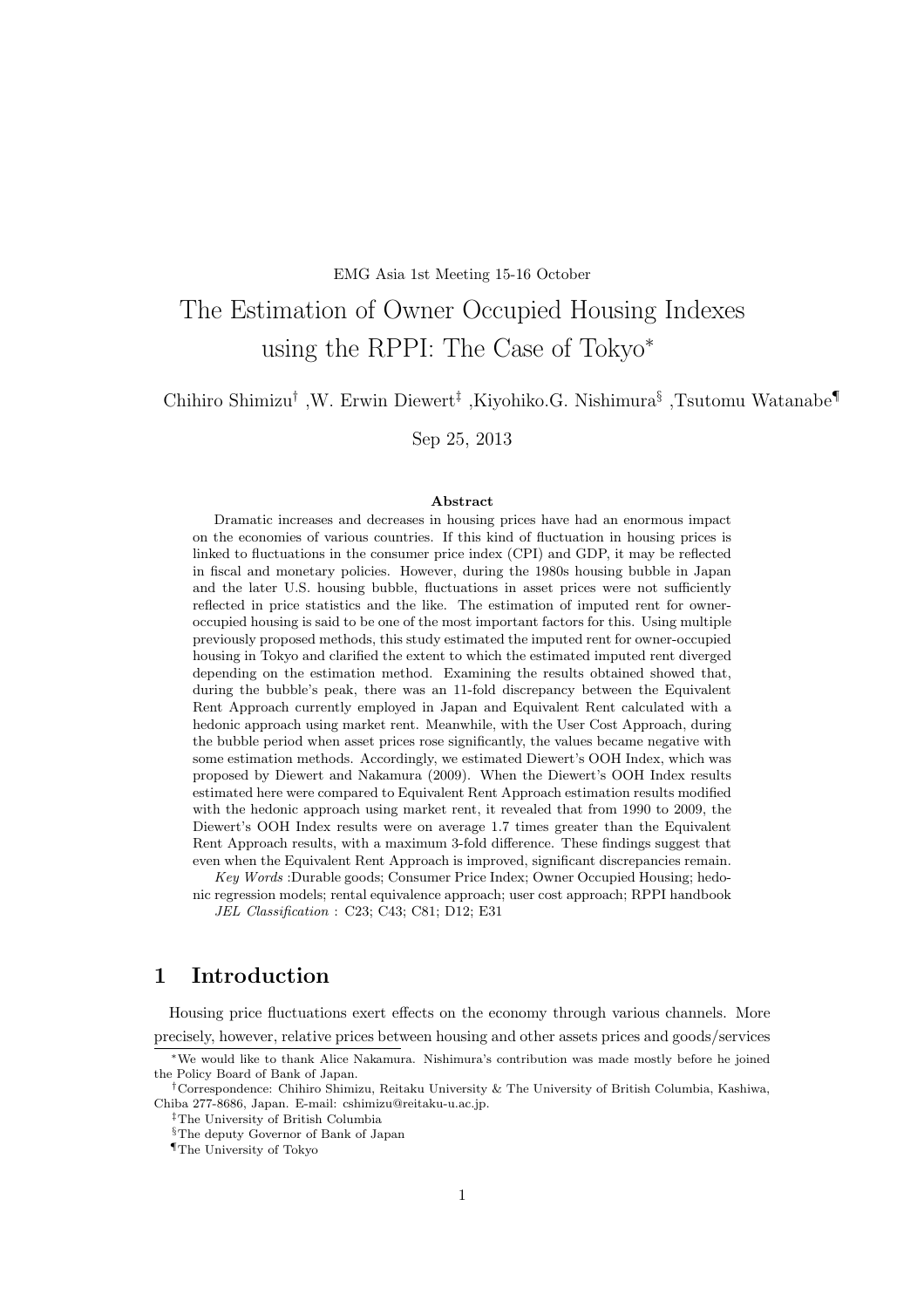prices are the variable that should be observed.

Even if both assets and goods/services prices (and wages) double, the assets price hike alone may have little impact on the economy. In reality, however, housing prices posted substantial hikes and declines both in Japan and the United States while goods/services prices represented by consumer price indexes moved little (Diewert and Nakamura (2009),(2011)), Shimizu and Watanabe (2010)). Why? Given the substantial hikes and declines in housing prices, Shimizu, Nishimura and Watanabe (2010) look into why the substantial housing price fluctuations did not spill over to goods/services prices.

Housing rents are the most important variable for an analysis of housing price fluctuations' spillover effects on goods/services prices. Housing services account for more than a quarter of consumers' typical consumption in Japan and the United States. Therefore, if housing price hikes spill over to housing rents, consumer prices may soar. Goodhart (2001) said housing rents are a joint between assets and goods/services prices.

In order to understand why housing price fluctuations fail to spill over to consumer prices, we may have to check how housing price fluctuations spill over to housing rents. Let us look into characteristic differences between new and renewal rents.

Summarizing the Shimizu, Nishimura and Watanabe (2010)'s findings, we can conclude that while there is some mechanism for new rents to come closer to market prices, long-term relationships between house owners and tenants, as well as legal regulations, have made it difficult for renewal rents to come closer to market levels. This is one of the reasons for the absence of any close link between the CPI rent and housing prices.

The absence is also attributable to a method for measuring the CPI rent. The CPI rent includes a conventional rent and an imputed rent representing the price of housing services that a house owner receives. In Tokyo, for example, the conventional rent portion accounts for about 20% of the total rent and the imputed rent for about 80%. The imputed rent thus captures the greater part of the total rent. Conceptually, the imputed rent is a rent level that a house owner can receive when leasing the house in the rental house market today. Therefore, the imputed rent always matches the market price.

For example, Diewert and Nakamura (2009),(2011) defined the imputed rent as the services yielded by the use of a dwelling by the corresponding market value for the same sort of dwelling for the same period of time. When measuring the CPI rent, however, the Ministry of Internal Affairs and Communications collects data of real rents applied to apartment and other houses since market prices are practically difficult to survey. As noted above, such rent data include renewal rents that deviate from market prices and have little link to housing prices. Therefore, the CPI rent that substitutes renewal rents for the imputed rent has little link to housing prices.

How serious is the problem in practice? Shimizu, Nishimura and Watanabe (2010) estimated the imputed rent using market rents measured through turnover of contracted rents. Specifically, the study replaced the imputed rent out of all CPI components with the new imputed market rent index, left the other CPI components untouched and computed a New CPI. Estimation results indicate that the New CPI inflation rate exceeded the Real CPI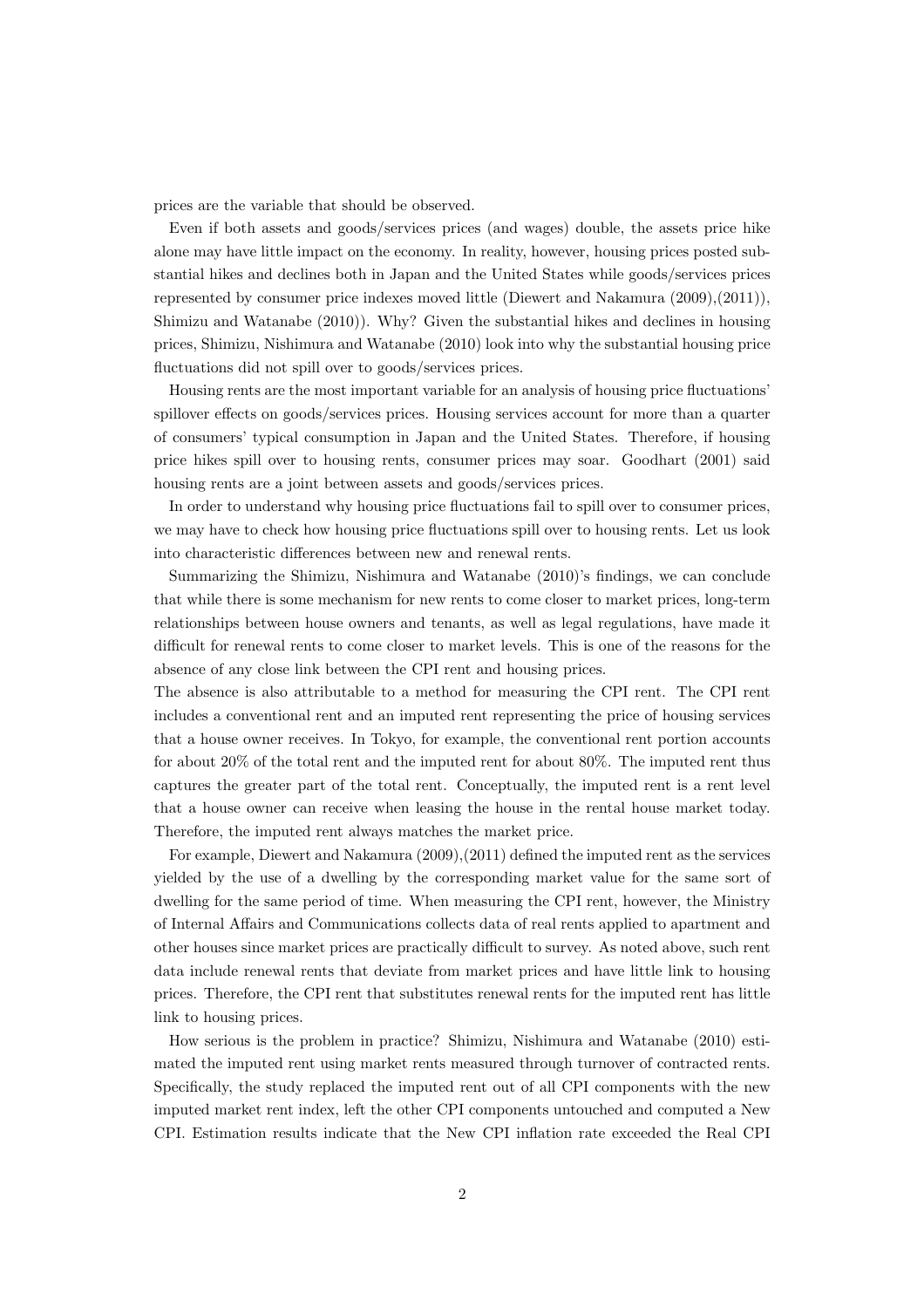inflation by more than 1 percentage point during the bubble period in the second half of the 1980s. When the bubbles burst in the first half of the 1990s, the New CPI inflation was some 2 percentage points less than the Real CPI inflation. Particularly interesting is the timing for the start of deflation. The New CPI inflation became negative in early 1993, some two years before the real CPI inflation turned negative in 1995. The estimation indicates that the replacement of imputed rent data with a more desirable indicator contributes to increasing housing prices' link to the CPI.

This kind of distortion in the estimation of imputed rent for owned-occupied housing causes major problems with respect to CPI changes.

The distortion in the estimation of imputed rent for owner-occupied housing is not just a CPI problem. The imputed rent for owner-occupied housing also represents a weight of approximately 10% in the system of national accounts (SNA). And with regard to GDP size and fluctuations, imputed rent for owner-occupied housing is the most important indicator for fiscal and monetary policies (along with the CPI), and at the same time, it is expected that the proportion accounted for by it will grow increasingly larger in future. On the other hand, it has also been pointed out that estimation of imputed rent for owner-occupied housing is the most difficult estimation subject when generating economic statistics, with various estimation methods having been proposed.

In terms of estimation methods for imputed rent for owner-occupied housing, the leading methods include the Equivalent Rent Approach, which extrapolates rent based on the surrounding rental market, and the User Cost Approach, which estimates rent using housing asset prices. However, problems have been pointed out with both of these methods. What kind of method should be used in the estimation of imputed rent for owner-occupied housing? What level of disparity arises based on the different calculation methods?

In order to answer such questions, this study will, taking Diewert and Nakamura (2009),(2011) as a starting point, estimate the imputed rent for owner-occupied housing in Tokyo using multiple previously proposed methods, with the aim of clarifying the level of difference arising due to the disparities between calculation methods.

In the 2010 national census, there were 13,161,751 people living in Tokyo (6,403,219 households), with an SNA production value of  $\yen 71.181$  trillion, of which imputed rent for owner-occupied housing accounted for  $\yen 3.0621$  trillion. The figures for both population and economic power are comparable in size to those of a small country. As well, during the latter half of the 1980s, a steep rise in real estate prices occurred, but following the collapse of the bubble in 1990, housing prices declined steadily over a long period. Given such a largescale fluctuation in housing prices, we believe that clarifying the level of the differences that arise in imputed rent for owner-occupied housing calculated with different methods will be extremely significant when applying them to various countries in future.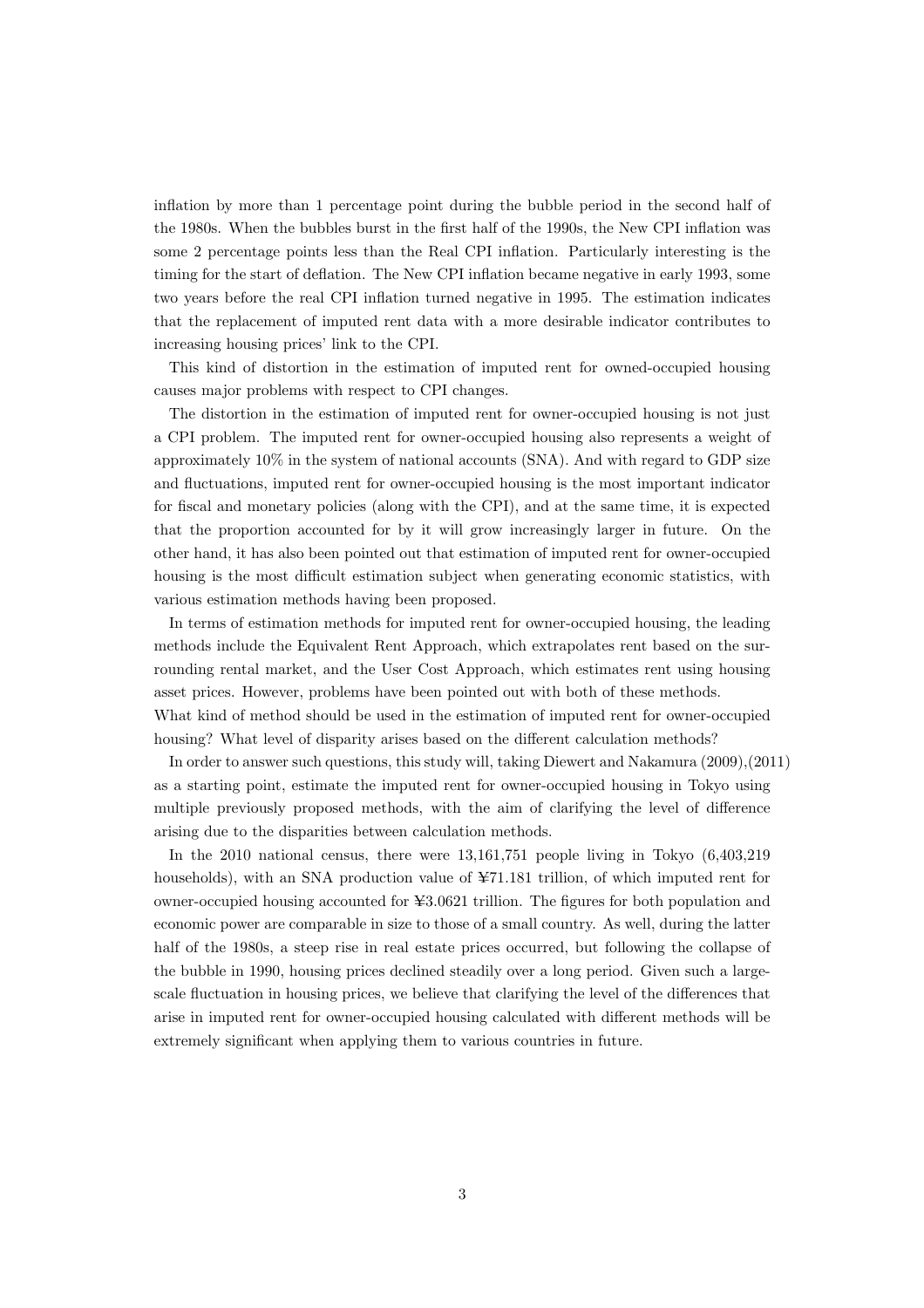# **2 The Theory of Household User Costs**

## **2.1 Basic model of User Cost Approach**

Katz (2009) reviews the theoretical framework that can be used to derive both user cost and rental equivalence measures from the fundamental equation of capital theory:

"The user cost of capital' measure is based on the fundamental equation of capital theory. This equation, which applies equally to both financial and non-financial assets... states that in equilibrium, the price of an asset will equal the present discounted value of the future net income that is expected to be derived from owning it."

The user cost of capital measure provides an estimate of the market rental price based on costs of owners. It is directly derived from the assumption that, in equilibrium, the purchase price of a durable good will equal the discounted present value of its expected net benefits; i.e., it will equal the discounted present value of its expected future services less the discounted present value of its expected future operating costs. To see this, let  $V_v^t$  denote the purchase price of a *v* year old durable at the beginning of year *t*; let  $V_{v+1}^{t+1}$  denote the expected purchase price of the durable at the beginning of year  $t + 1$  when the durable is one year older; let  $u_v^t$  denote the expected end of period value of the period  $t$  services of this durable; let  $O_v^t$  denote the expected period  $t$  operating expenses to be paid at the end of period *t* for the *v* year old durable; and let *r <sup>t</sup>* denote the expected nominal discount rate (i.e., the rate of return on the best alternative investment) in year *t*.

Expected variables are measured as of the beginning of year *t*. Assume the entire value of the durable's services in a year will be received at the year's end, and that the durable is expected to have a service life of *m* years. From the definition of the discounted present value, we have

$$
V_v^t = \frac{u_v^t}{1 + r^t} + \frac{u_{v+1}^{t+1}}{(1 + r^t)(1 + r^{t+1})} + \dots + \frac{u_{m-1}^{t+m-v-1}}{\prod_{i=t}^{t+m-v-1} (1 + r^i)} - \frac{O_v^t}{1 + r^t} - \frac{O_{v+1}^{t+1}}{(1 + r^t)(1 + r^{t+1})} - \dots - \frac{O_{m-1}^{t+m-v-1}}{\prod_{i=t}^{t+m-v-1} (1 + r^i)}
$$
(1)

When the durable is one year older, the expected price of the durable at the beginning of year  $t + 1$  is:

$$
V_{v+1}^{t+1} = \frac{u_{v+1}^{t+1}}{1+r^{t+1}} + \frac{u_{v+2}^{t+2}}{(1+r^{t+1})(1+r^{t+2})} + \cdots
$$
  
+ 
$$
\frac{u_{m-1}^{t+m-v-1}}{\Pi_{i=t+1}^{t+m-v-1}(1+r^{i})} - \frac{O_{v+1}^{t+1}}{1+r^{t+1}} - \cdots - \frac{O_{m-1}^{t+m-v-1}}{\Pi_{i=t+1}^{t+m-v-1}(1+r^{i})}
$$
 (2)

Dividing both sides of (2) by  $(1 + r^t)$  and subtracting the result from equation (1) yields

$$
V_v^t \t - \t \frac{V_{v+1}^{t+1}}{1+r^{t+1}} \t = \t \frac{u_v^t}{1+r^t} \t - \t \frac{O_v^t}{1+r^t} \t (3)
$$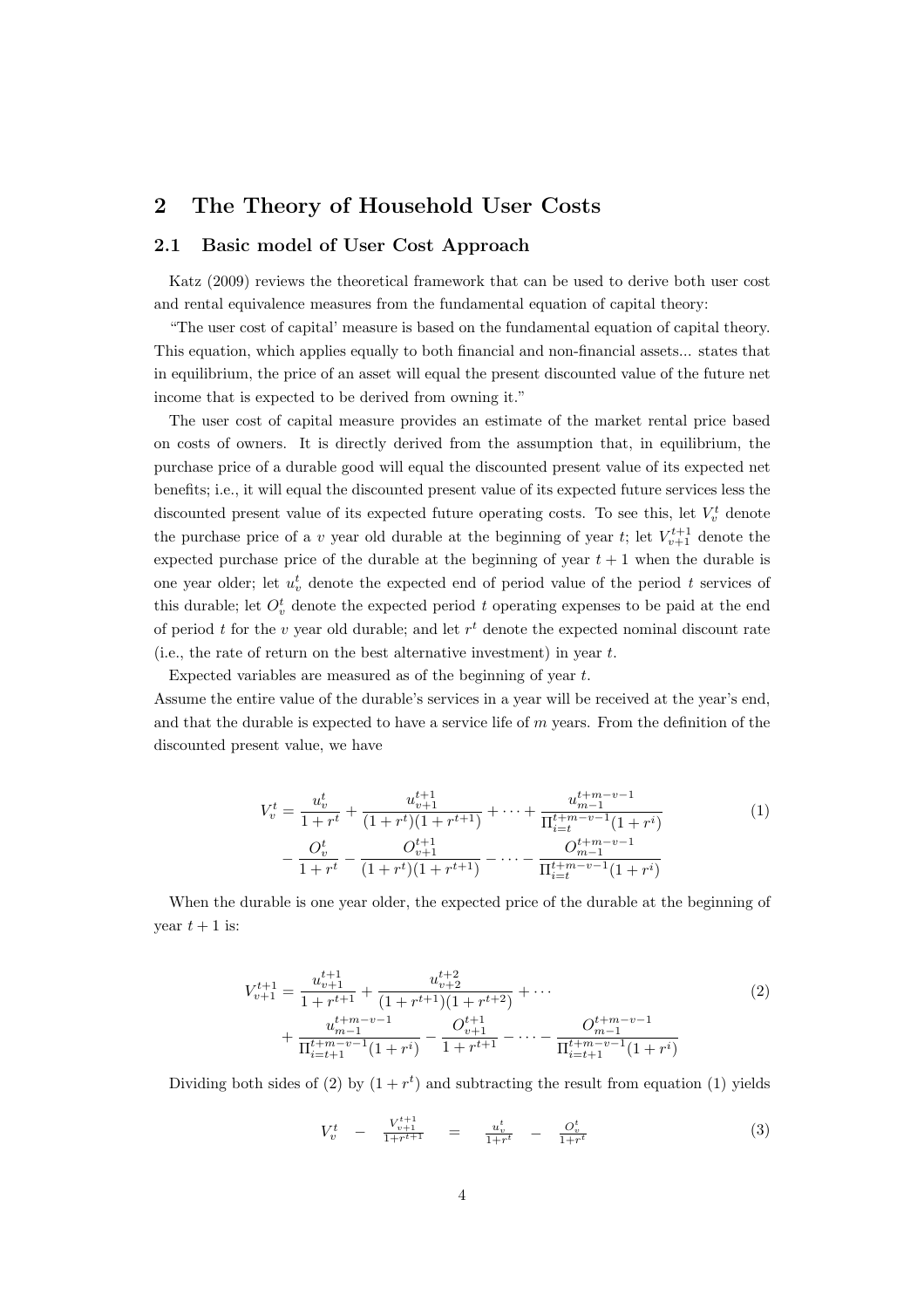Multiplying through equation (3) by  $(1 + r^t)$  and combining terms, one obtains the end of period *<sup>t</sup>* user cost:

$$
u_v^t = r^t V_v^t + O_v^t - (V_{v+1}^{t+1} - V_v^t)
$$
\n<sup>(4)</sup>

The estimated market value of a home a year later ( $V_{v+1}^{t+1}$ ) is computed in the context that the home has a remaining service life for the homeowner of m years.

#### **2.2 The Verbrugge Variant (VV) of the User Cost Approach**

The specification of the user cost implemented in Poole, Ptacek and Verbrugge (2005) is based on derivations presented in Verbrugge (2008), where alternative ways of handling the home value appreciation term are also investigated more fully. Here, we label the formulation of the user cost presented as equation (1) in Verbrugge (2008) as the Verbrugge variant, hereafter referred to for short as the VV user cost.

The VV user cost is derived by treating homeowners as though they costlessly sell and buy back their homes each year.<sup>1</sup> Stated using our notation, where  $V^t$  is the beginning of period value of the home ignoring, as Verbrugge does, the age of the home; *r t* is a nominal interest rate;  $V^t$  is a term which collects the rates of depreciation, maintenance, and property taxes; and  $E[\pi]$  is an estimate of the rate of expected house price appreciation, the VV user cost formula is:

$$
u^{t} = r^{t}V^{t} + \gamma_{H}^{t}V^{t} - E[\pi]V^{t}
$$
\n
$$
(5)
$$

 $=$ forgone interest+operating costs-expected  $(t)$  to  $(t+1)$  change in home value.

Verbrugge experiments with a number of alternative ways of measuring the final term of (5) for the expected change in home value from the beginning to the end of year *t*, but his preferred forecasting equation includes a forecast of the home price change based on 4 quarters of prior home price information. With this setup, changes in home prices have an immediate within-year impact on the user cost. When home prices are rising, the final term of (5) serves to offset the contribution of the first term,  $r^t V^t$ .

#### **2.3 Diewert's OOH Opportunity Cost Approach**

The time has come, we feel, to accept the evidence of Verbrugge and others that user costs and rents do not reliably move together! This verdict implies we must rethink the approach

<sup>&</sup>lt;sup>1</sup>This user cost variant follows naturally from application of the statement of the user cost approach given by Diewert (1974) in the opening quotation for section 3 about how a consumer is imagined to be buying their home and then selling it back each period – (possibly to himself). We note that in section 6 of his paper, Verbrugge (2008) relaxes the assumption that there are no costs of buying and selling a house and he uses this fact to try to help explain the divergence between the rental price of a home and its user cost.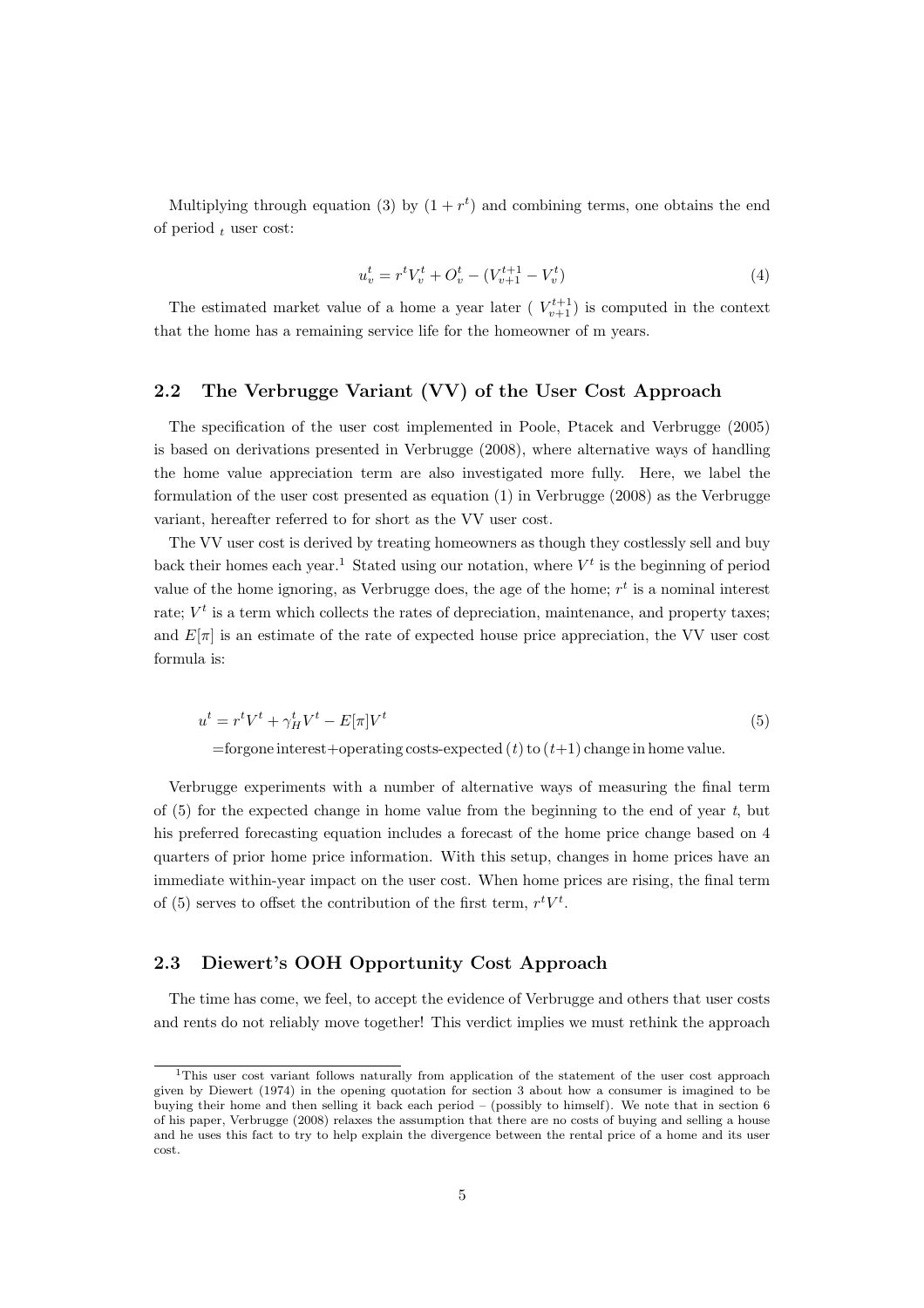for accounting for OOH in the price statistics of nations. We argue in the rest of this paper for a shift to the new opportunity cost approach for accounting for the cost of housing.

The term opportunity cost refers to the cost of the best alternative that must be forgone in taking the option chosen. Thus, we seek to compare implications for homeowner wealth of selling at the beginning of period *t* with the alternatives of planning to own a home for m more years and of either renting out or occupying the home for the coming year. This comparison is assumed to be carried out at the beginning of period *t* based on the information available then about the market value of the home and interest rates and the forecasted average increase per year in home market value if the home is held for another m years.

Refinancing can be viewed as a way of a homeowner selling or buying back a fraction of an owned home. In contrast to selling and buying titles to properties, financing and refinancing costs for mortgages and other loans secured by liens on property titles are quite low, in the United States at least. We imagine that a homeowner mentally notes at the start of each year the market price and the forecast for the annual average growth in value for a home that the owner expects to hold for m more years. The homeowner is presumed to use this information as input to decisions made at the start of the year on whether to adjust their debt for the coming year, whether to sell at the start of the year or to plan on continuing to own their home for m more years, and whether to rent out or occupy the home for the coming year if they continue to own it.

Owner occupiers in period *t* continue to own their homes with the chosen levels of debt, and to occupy rather than renting their homes out. Thus in choosing to own and occupy, they pass up the opportunity of selling at the start of the period, and also the opportunity of renting out their home that year. At the level of an individual homeowner, the opportunity cost approach amounts to treating the cost to the owner occupant of their housing choice as the greater of the foregone benefit they would have received by selling at the start of period *t* or renting out the owned home and collecting the rent payments.

The owner occupied housing opportunity cost index can now be defined as follows:

For each household living in owner occupied housing (OOH), the owner occupied housing opportunity cost (OOHOC) is the maximum of what it would cost to rent an equivalent dwelling (the rental opportunity cost, ROC) and the financial opportunity costs (FOC).

The OOHOC index for a nation is defined as an expenditure share weighted sum of a rental equivalency index and a financial opportunity cost index, with the expenditure share weights depending on the estimated proportion of owner occupied homes for which FOC exceeds ROC.

**The Rental Opportunity Cost Component** The rental opportunity cost component is operationally equivalent to the usual rental equivalency measure, but the justification for this component here does not rest on an appeal to the fundamental equation of capital theory and is not tied to the potential sale value for the home in the current or subsequent periods. In the present context, the ROC component is simply the rent for period *t* on an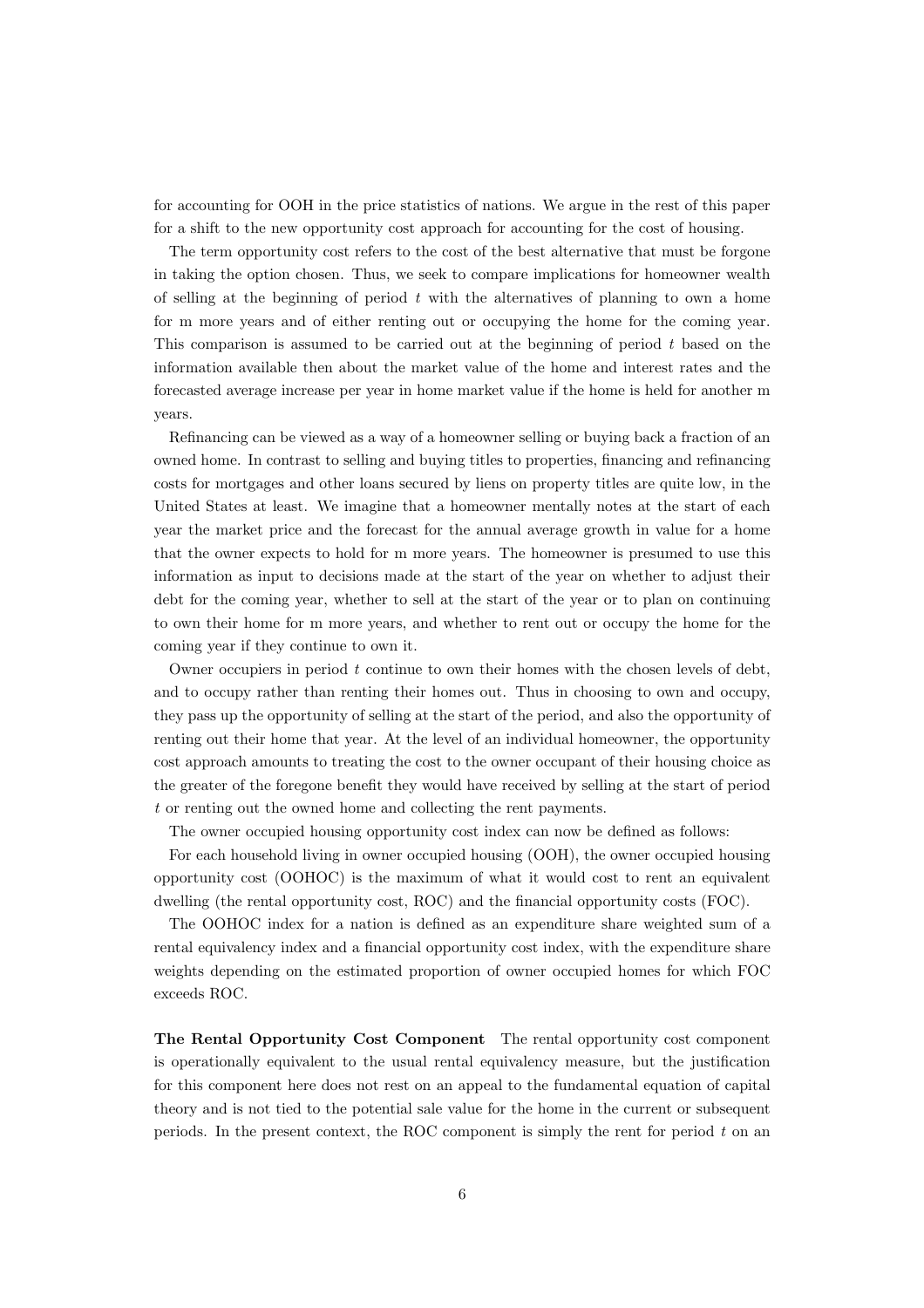owned dwelling that the owner forgoes by living there that period. That is, it is the rent the owner could have collected by renting the place out rather than living there.<sup>2</sup>

We next turn our attention to the financial opportunity cost of the money tied up in an owned dwelling. A home, once purchased, can yield owner occupied housing services over many years. The user cost framework provides guidance on how to infer the period-by-period financial costs of OOH services using the observable home purchase data.

We can use the user cost framework this way even in situations when the capital theory assumptions under which the user cost equals the expected rent are not satisfied.

**The Financial Opportunity Cost Component** The user cost formulation we recommend for the FOC component of the opportunity cost is referred to here as the Diewert variant, or DV, user cost. For this specification, we let  $r<sup>t</sup>$  denote the rate of return a homeowner could have received by investing funds that are tied up in the owned home. In addition, we take account of the fact that many homeowners have debt that is secured against their homes and must make regular specified payments on that debt to continue to be in a position to occupy or to rent out their homes.

Research has shown that owner occupied homes, on the whole, exhibit little physical depreciation over time given modern standards for home maintenance.<sup>3</sup> (This is in contrast to the situation for rental housing units that have been shown to lose significant value, on average, with increasing age.) Hence, since we are focusing on owner occupied housing here, we drop the dwelling age subscript v from this point on, as we did in introducing the Verbrugge variant (VV) user cost in equation (5).

We also take account of the fact that the vast majority of homeowners own their homes for many years. Indeed, if we take account as well of the phenomenon of serial home ownership, with owner occupiers rolling forward the equity accumulated from one owned home to the next, then the time horizon should arguably be the entire number of years a homeowner plans to continue to live in owned housing. Many people move into their own owned homes as soon as they can afford to after reaching adulthood and die still owning their own homes. The expected remaining years, m, until a homeowner expects to withdraw all the equity they have in their home is an important parameter for determining the FOC component. However, if homeowner-specific information about m is lacking, perhaps m could be set at a value no lower than the median years that homeowners report having been in their present homes.

Having stated the above choices and views, we are now ready to specify the FOC compo-

<sup>&</sup>lt;sup>2</sup>Notice that, in computing the ROC component, we do not subtract the cost the owner would need to incur to live somewhere else if they rented the home out. The opportunity cost of living in an owned home, which is the maximum of the ROC and FOC components, is what the person would presumably compare with the costs of alternative housing arrangements in making their choice about where to live for period t. It does, however, make sense to think of the ROC value for an individual homeowner as a lower bound on the value they place on living in the home in light of the fact that most people, in the United States at least, seem to have a strong preference for living in owned accommodations.

<sup>&</sup>lt;sup>3</sup>Here normal maintenance for owned homes is essentially being defined to include the amount of maintenance and renovation expenditures required to just maintain the overall quality of the home at a constant level.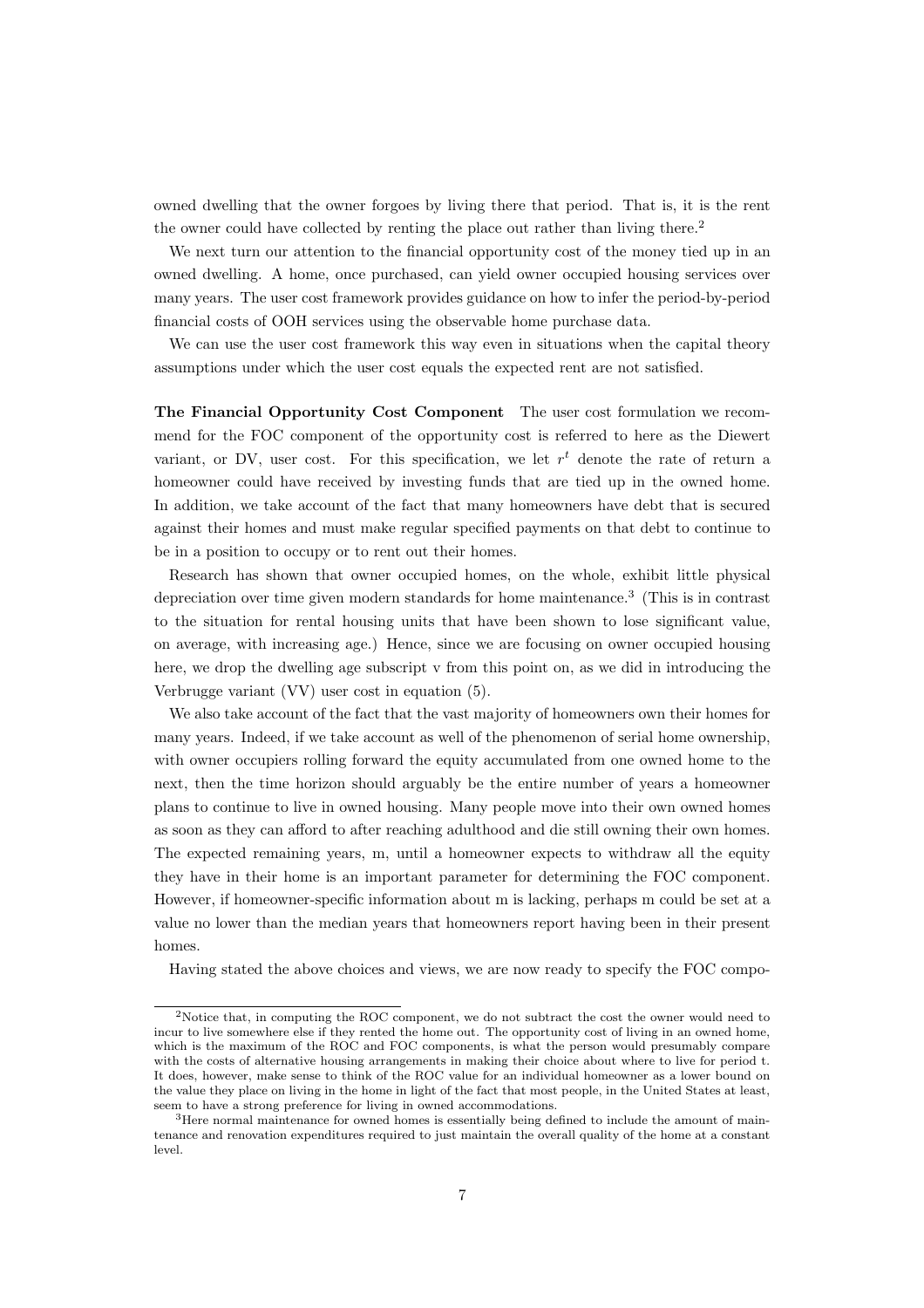nent for an individual homeowner. Here we ignore the case of homeowners who have negative home equity: a more complex and obviously important case in the present circumstances which we are considering now in separate research with Leonard Nakamura. We also abstract from transactions costs and taxes: further complications that we are also considering in our new research with Leonard Nakamura.

As of the start of period *t*, a homeowner with nonnegative equity could sell, paying off any debt  $(D<sup>t</sup>)$  in the process, and could collect the (non negative) sum of  $V<sup>t</sup> - D<sup>t</sup>$ . Or the homeowner could choose to continue owning the dwelling, in which case they must make payments on any debt they have, and must pay the normal home operating costs; they must do this whether they choose to live in their home or rent it out for the coming year. If they continue to own the dwelling - either living in it or renting it out – they will forego the interest they could have earned on the equity tied up in their home and will incur maintenance costs and carrying costs on any debt, but they will also enjoy any capital gains or incur any capital losses that materialize.

The financial user cost for owning the home in period *t* and living in it, discounted to the start of period *t* , is:

$$
\frac{u^t}{1+r^t} \equiv [V^t - D^t] - \left[ \frac{-r_D^t D^t - O^t + (\overline{V^{t+1}} - D^t)}{1+r^t} \right],
$$
\n(6)

where  $\overline{V^{t+1}}$  is the value of the home at the beginning of period *t* plus the expected average appreciation of the home value over the number of years before the homeowner plans to sell. Thus, the second term in square brackets is the forecasted expected value of the home as of the end of period *t* which is the beginning of period  $t+1$  ( $\overline{V^{t+1}}$ ) minus the period *t* debt service costs ( $r_D^t D^t$ ) and operating costs ( $O^t$ ) that must be paid in order to either occupy or rent out the dwelling for period *t*. If we multiply expression (6) through by the discount factor,  $1 + r^t$ , we now obtain an expression for the ex ante end of period user cost:

$$
u^{t} \equiv r_{D}^{t} D^{t} + r^{t} (V^{t} - D^{t}) + O^{t} - (\overline{V^{t+1}} - V^{t}). \tag{7}
$$

The importance of the debt related terms in (6) and (7) can be better appreciated by considering some specific types of homeowners. Consider a type A homeowner who owns their home free and clear. For them, the end of period user cost for period *t*, discounted to the start of the period, is:

$$
\frac{u^t}{1+r^t} \Big|_{typeA} \equiv [V^t] - \left[ \frac{-O^t + \overline{V^{t+1}}}{1+r^t} \right] = \frac{O^t + r^t V^t - (\overline{V^{t+1}} - V^t)}{1+r^t}.
$$
 (8)

The user cost considered as of the end of the period is found by multiplying (8) through by  $1 + r^t$ , yielding:

$$
u^{t}|_{typeA} \equiv r^{t}V^{t} + O^{t} - (\overline{V^{t+1}} - V^{t}). \tag{9}
$$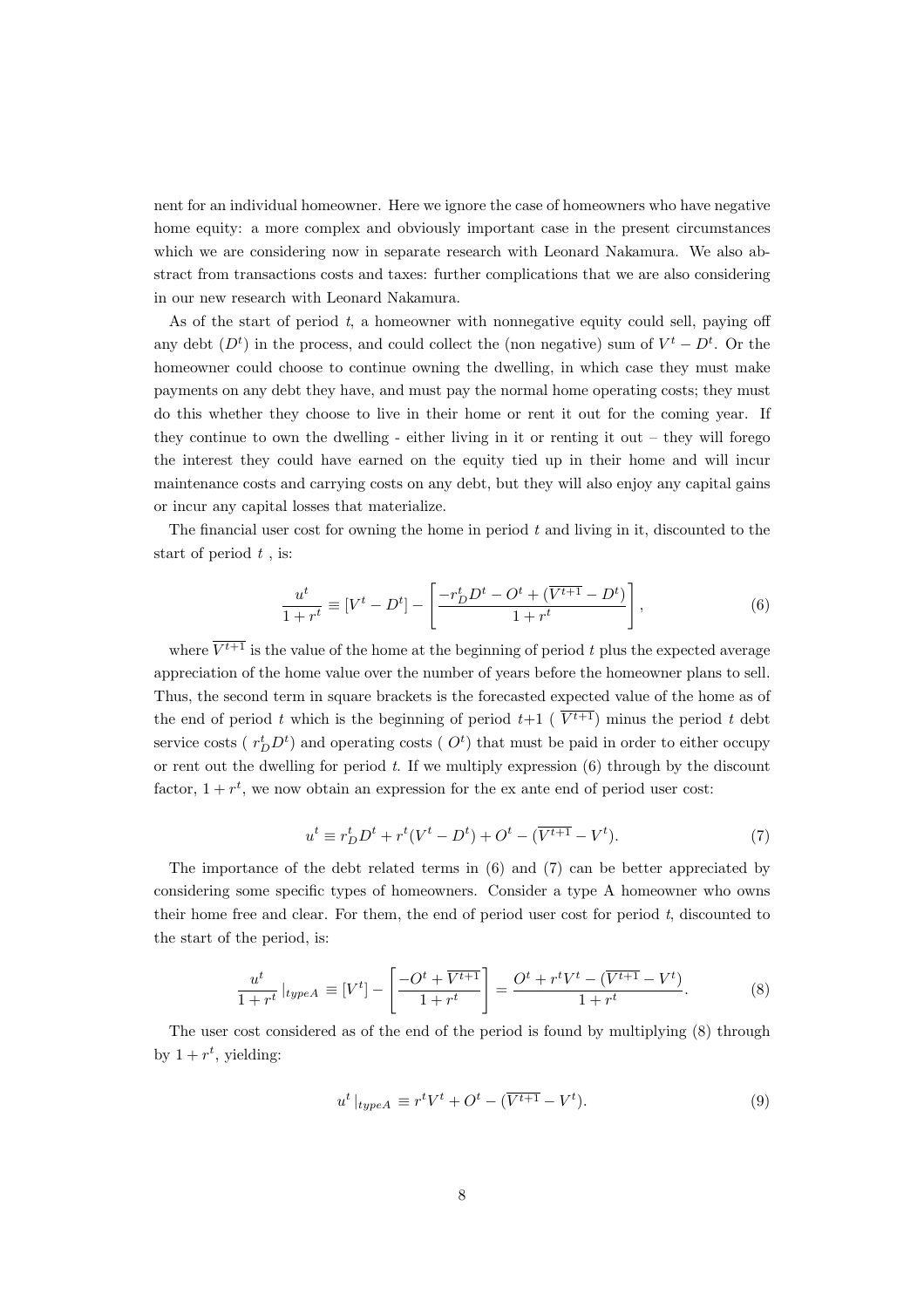Notice that this is essentially the customary user cost expression, as derived by Katz (2009) and others. This is the same basic formulation used as well by Verbrugge; e.g., see (5) above.

Type B homeowners do not fully own their homes, but have positive home equity: the most prevalent case for U.S. homeowners. If the homeowner were to sell at the beginning of period *t*, the realized proceeds of the sale (after repaying the debt) would be  $V^t - D^t$ . The end of period user cost for period *t* for these homeowners, discounted to the start of period *t*, is:

$$
\frac{u^t}{1+r^t} \Big|_{typeB} \equiv [V^t - Dt] - \left[ \frac{-r_D^t D^t - O^t + (\overline{V^{t+1}} - D^t)}{1+r^t} \right] = \frac{r_D^t D^t + O^t + r^t (V^t - D^t) - (\overline{V^{t+1}} - V^t)}{1+r^t}
$$
(10)

The user cost, as of the end of the period, is found by multiplying  $(10)$  through by  $1 + r^t$ .

$$
u^{t}|_{typeB} \equiv r^{t}_{D}D^{t} + r^{t}(V^{t} - D^{t}) + O^{t} - (\overline{V^{t+1}} - V^{t}). \tag{11}
$$

Type C homeowners have zero home equity. In this case, if the homeowner sells at the start of period *t*, we assume simply that they get nothing from the sale. And if they continue to own and live in the home, they do so without having any equity tied up by this choice and hence are not foregoing any earnings on funds tied up in their home. The end of period user cost for period *t*, considered as of the start of period *t*, is:

$$
\frac{u^t}{1+r^t}|_{typeC} \equiv -\left[\frac{-r_D^t D^t - O^t + (\overline{V^{t+1}} - D^t)}{1+r^t}\right].
$$
\n(12)

The user cost considered as of the end of the period is:<sup>4</sup>

$$
u^t |_{typeC} \equiv r_D^t D^r + O^t - (\overline{V^{t+1}} - V^t). \tag{13}
$$

We next consider the extreme case in which the interest rate for borrowing equals the returns on investments (i.e.,  $r_D^t = r^t$ ). Now, (10) and (11) reduce to (8) and (9). That is, the expressions for the homeowners who have debt but still have positive equity in their homes reduce to the expressions for the user cost for the homeowners who own their dwellings free and clear. We see, therefore, that the traditional user cost expression, as derived by Katz, and the VV user cost implicitly assume that homeowners who have mortgages or other home equity loans are charged an interest rate on this debt that equals the rate of return on their financial investments.

Most well off households have mostly low cost debt whereas many poor households mostly have high cost debt. The importance of this fact can be demonstrated using the end of

<sup>4</sup>Note that in this zero equity case, it seems like the payments approach is justified at first glance. However, the payments approach neglects the expected capital gains term and during periods of high or moderate inflation, this term must be taken into account.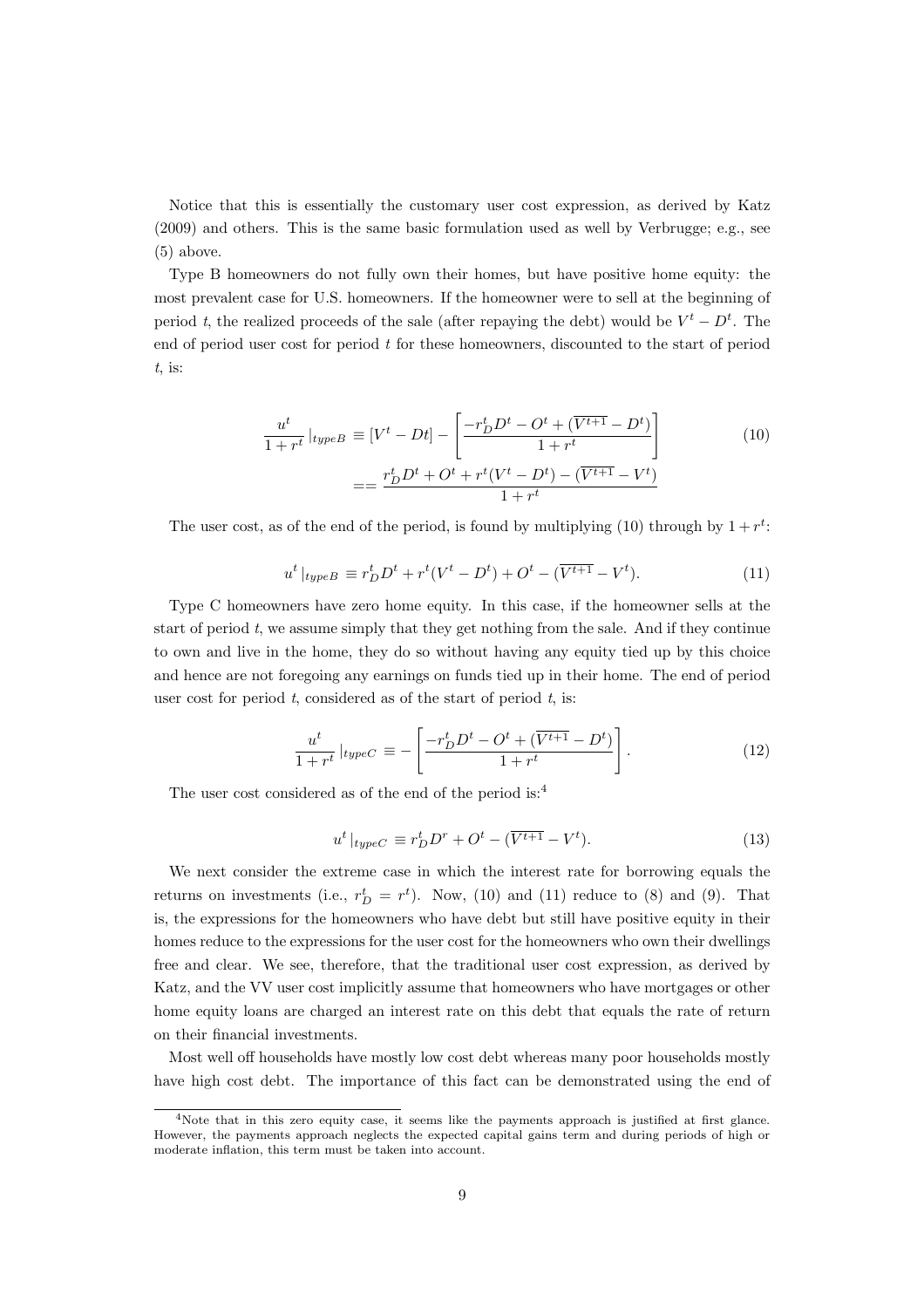period user cost for a type B homeowner. For a homeowner who has positive home equity and only low cost debt with  $r_D^t < r^t$ , expression (11) can be written as:

$$
u^{t}|_{typeB} \equiv r_{D}^{t}D^{t} + r^{t}(V^{t} - D^{t}) + O^{t} - (\overline{V^{t+1}} - V^{t})
$$
  
= 
$$
r_{D}^{t}V^{t} - (r^{t} - r_{D}^{t})D^{t} + O^{t} - (\overline{V^{t+1}} - V^{t}),
$$
 (14)

where the term  $(r^t - r^t_D)$  is positive. Hence, for these homeowners, higher debt reduces the financial cost of OOH services. Indeed, this is a potential motivation for a Type B homeowner to increase their low cost borrowing to the greatest extent possible. The only rational constraint on doing this, from an economic perspective, is that higher debt can also bring a greater risk of home foreclosure or personal bankruptcy in the event of a downturn in the economy or personal problems such as job loss or illness.

The case of a homeowner with only high cost debt (i.e., with  $r_D^t > r^t$ ) is different. Now (11) reduces to:

$$
u^{t}|_{typeB} \equiv r_{D}^{t}D^{t} + r^{t}(V^{t} - D^{t}) + O^{t} - (\overline{V^{t+1}} - V^{t})
$$
  
= 
$$
r^{t}V^{t} + (r_{D}^{t} - r^{t})D^{t} + O^{t} - (\overline{V^{t+1}} - V^{t}),
$$
 (15)

where  $(r_D^t - r^t)$  is positive. So now, higher debt means a higher financial cost of OOH services. Most subprime loans are high cost, with interest rates at least three interest rate points above Treasures of comparable maturities.

We come now to the question of how the DV user cost would behave over a housing bubble. In this portion of our analysis, we use the general (8) expression for the end of period user cost. Moreover, we will define  $r^t_{H(m)}$  as the expected rate of home price change under the assumption a home will be held for m more years. Now, (7) can be rewritten as

$$
u^{t} \equiv r_{D}^{t} D^{t} + r^{t} (V^{t} - D^{t}) - r_{H(m)}^{t} V^{t} + O^{t}
$$
  
= 
$$
(r_{D}^{t} - r^{t}) D^{t} + (r^{t} - r_{H(m)}^{t}) V^{t} + O^{t},
$$
 (16)

where

$$
r_{H(m)}^t V^t = \overline{V^{t+1}} - V^t
$$

Hence the FOC for a household can be negative when, for example, the borrowing rate is less than the expected rate of return on financial assets, and the expected rate of return on financial assets is less than the expected annual rate of return on housing assets.

However, the OOHOC for a household will never be zero or negative because it is defined as the maximum of the ROC and the FOC, with the rental opportunity cost necessarily being positive.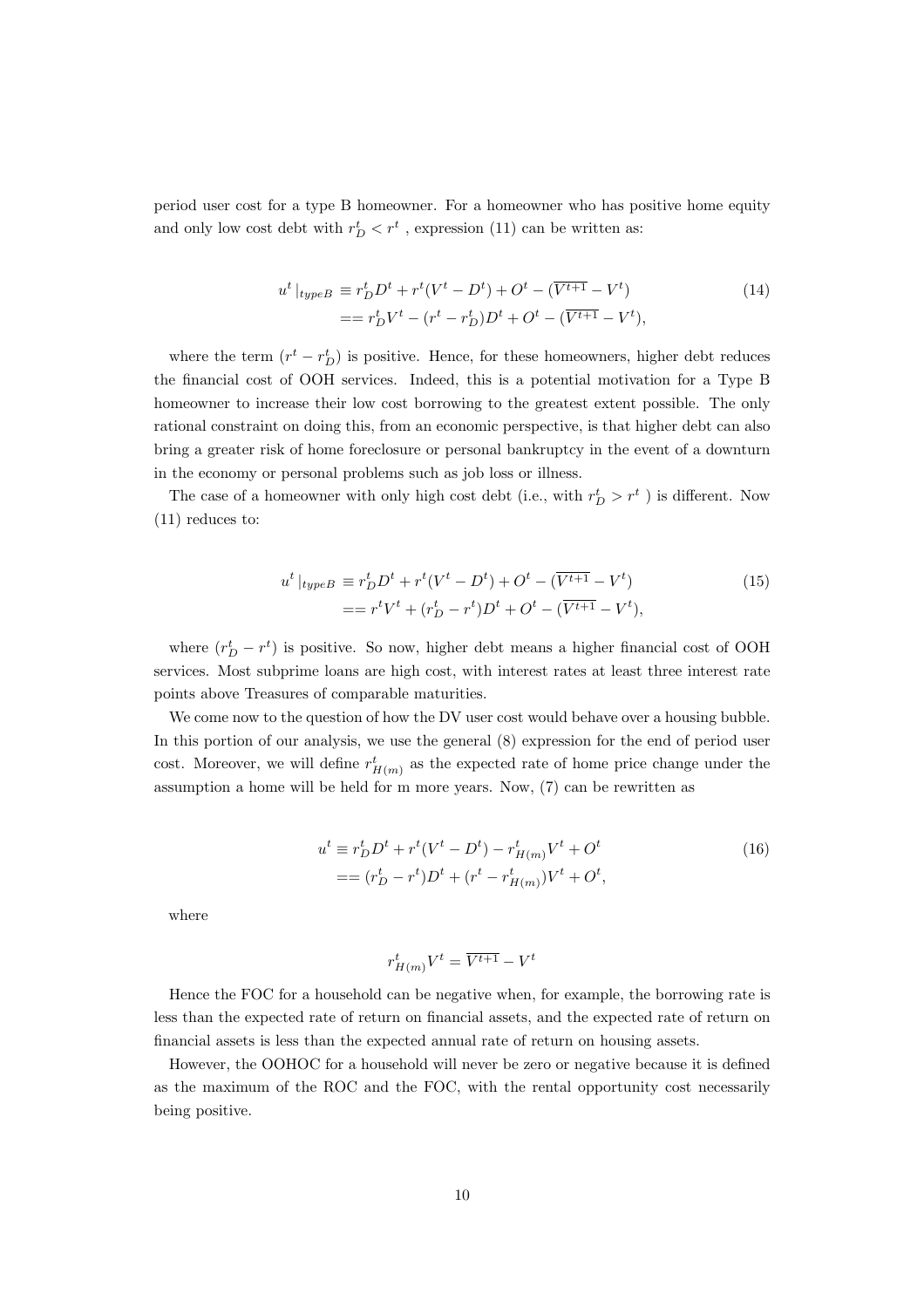Notice also that the FOC component will rise as home prices rise, and first and foremost, when the expected rate of return on financial investments  $(r<sup>t</sup>)$  is greater than the expected rate of return on the housing asset ( $r_{H(m)}^t$ ). Going into a bubble, the first term,

$$
(r_D^t - r^t)D^t,
$$

will be hard to forecast even in terms of sign, but we would expect the changes in this term to be small compared to the changes in the second term,

$$
\big(r^t - r^t_{H(m)}\big) V^t
$$

During the expansion phase of a bubble, home values, and hence  $V^t$ , will grow rapidly, but the longer run return on housing assets should not change as much and hence the financial user cost of OOH, given by equation (16), should increase. This result underlines the importance of incorporating longer run expectations into the user cost formula. Of course, when the bubble bursts, the financial user cost will rapidly decline, although the decline will be offset somewhat by the possible decline as well in  $r^t_{H(m)}$ .<sup>5</sup>

# **3 Empirical Analysis**

#### **3.1 Estimation Error of Imputed rent for OOH**

Targeting the owner-occupied housing market in Tokyo, after collecting as much microdata as possible, we estimated imputed rent for owner-occupied housing using multiple methods.

First, we calculated it with the Equivalent Rent Approach currently employed in Japan.

The Equivalent Rent Approach is a method that forecasts housing rent levels in the case of leasing out owner-occupied housing, using housing rental rates formed by the housing rental market. In the case of attempting to estimate imputed rent for owner-occupied housing with such a method, it has been pointed that bias occurs due to data limitations and market structure disparities between the owner-occupied housing market and the rental housing market.

For example, according to the 2008 Housing and Land Survey, the average floor space (size) of owner-occupied housing in Tokyo was 110.71 square meters for single-family house owneroccupied housing and 79.36 square meters for rental housing – a discrepancy of over 30 square meters. When it comes to condominiums, an even greater discrepancy exists, at 65.84 square meters for owner-occupied housing and 36.06 square meters for rental housing. Moreover, it is not just the area – a quality gap in structure, facilities, etc., also exists between owneroccupied housing and rental housing. As a result, when attempting to estimate imputed rent for owner-occupied housing using rental housing data, it is necessary to perform quality adjustment.

 $5$ Locked in aspects of the financing arrangements of home buyers may also matter in this regard. We are exploring this issue now in a follow-up study.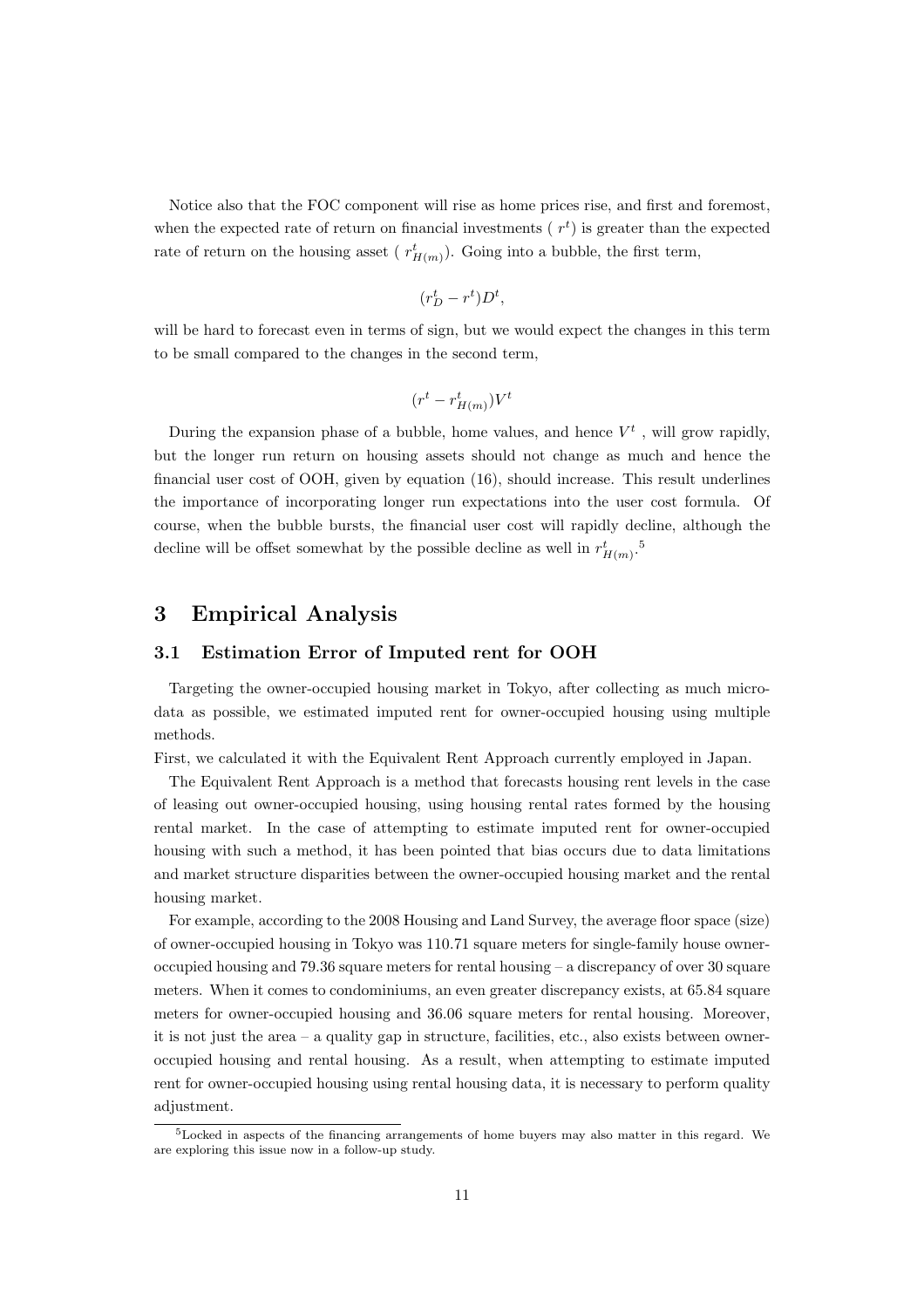However, in estimating imputed rent for owner-occupied housing in Japan, the average rent calculated for either the country as a whole or individual prefectures is multiplied by the aggregate owner-occupied housing area. In this case, since many rental housing units are concentrated in urban areas, the average housing rent that is estimated is heavily weighted on urban data. In such a situation, there is a strong possibility of overestimating imputed rent. Meanwhile, since most rental housing units are small-scale housing of 30 square meters or less, the quality is considerably inferior. In this case, there is a strong possibility of underestimating imputed rent. As well, since it is known that housing rents and prices change significantly based on the location and building age, it is surely natural to think that major measurement errors will arise if adjustment for quality differences is not performed.

Besides these kinds of problems based on structural differences between the owner-occupied housing and rental housing markets, problems also exist in terms of the nature of the rent being surveyed. Since the rent surveyed via the Housing and Land Survey and consumer price statistics is the household's paying rent, there is a strong possibility that there is a major discrepancy with the rent determined by the current market.

The reason for this is that the lease contract period in Japan is two years, so the rent is not changed for a two-year period after the contract is concluded (in Canada it is one year, and rent is mostly not changed over the one-year period). As well, even if the lease contract is renewed, it is rare for the rent to be revised to the same level as market rent at the time of contract renewal. As a result, the rent that would likely be generated by the market at the time of the survey and the rent being paid at that time diverge significantly (see Shimizu, Nishimura, and Watanabe, 2010).<sup>6</sup>

Accordingly, we implemented two corrections for the Equivalent Rent Approach. The first correction was an adjustment to the rent data. We changed the household paying rent surveyed by the CPI and Housing and Land Survey to the market rent formed at that time. The second correction was the implementation of quality adjustment. Different rents are set depending not only on regional differences (such as proximity to city) but also on differences within the same region, such as floor space, distance to nearest station, time to city center, building age, etc. Adjustment of such quality differences was performed using the hedonic approach.

Next is the User Cost Approach, which attempts to estimate imputed rent from the asset price of owner-occupied housing. The estimation method for doing so is complicated, and it has been pointed out that there is a problem with the value becoming negative during periods of dramatic price increases. It has also been noted that this is combined with the problem of housing price volatility becoming greater than what it is perceived by market players. However, a Residential Property Price Handbook (RPPI Handbook) is published

<sup>6</sup>Since the Japanese Act on Land and Building Leases strongly protects renters, increasing rent is prohibited except in cases where it is allowed due to a rise in costs such as property taxes. As a result, even when housing prices rise significantly, it is difficult to change the rent during the lease contract term. As well, even when a lease contract is renewed, increases in the rent amount are not allowed to exceed the extent of cost increases.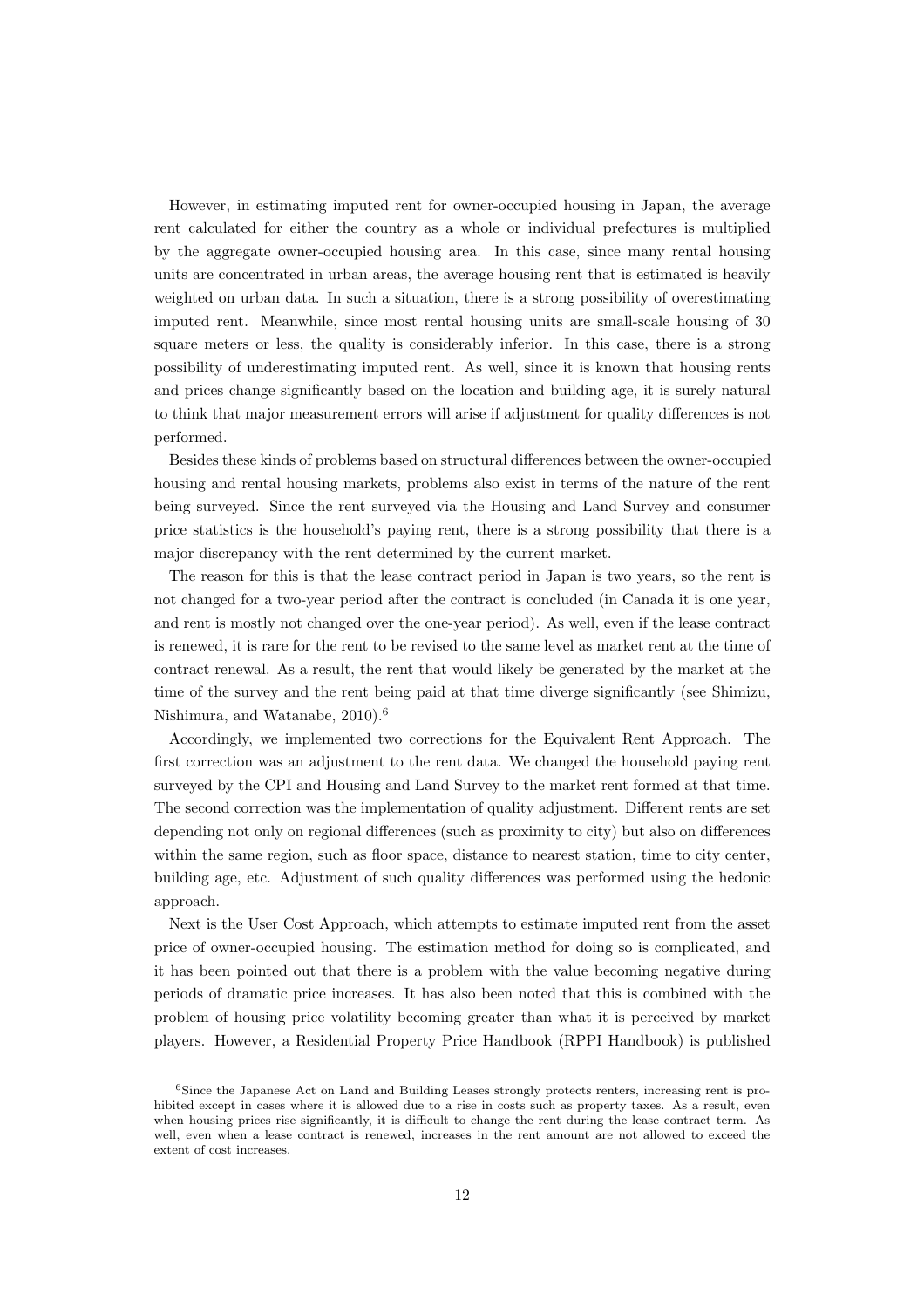for estimating housing prices<sup>7</sup>, and it is anticipated that in future many countries will move forward with aligning their housing price statistics based on this handbook.<sup>8</sup>

Accordingly, in employing the User Cost Approach, we calculated the single-family housing price function and condominium price function using the hedonic approach recommended by the RPPI Handbook, and then calculated the quality-adjusted asset price. Furthermore, in the User Cost calculation, it is necessary to consider various costs. Among these, property tax has the greatest weight. The land evaluation amount for property tax varies considerably based on location. We therefore calculated a hedonic function based on published land value data that is the benchmark for property tax land evaluations, and combined it with the property tax amount for each type of dwelling unit.<sup>9</sup>

#### **3.2 Data**

#### **3.2.1 Housing rents, housing prices and land prices**

We collect housing prices and rents from a magazine or website, published by Recruit Co., Ltd., one of the largest vendors of residential lettings information in Japan. The Recruit dataset covers the 23 special wards and Tama-area of Tokyo for the period 1986 (Rents: 1990) to 2010, including the bubble period in the late 1980s and its collapse to the 90s. It contains 251,473 listings for single family house prices, 330,247 listings for condominium prices and 1,155,078 listings for rents of single family houses and condominiums.<sup>10</sup> Recruit provides time-series of housing prices and rents from the week when it is first posted until the week it is removed because of successful transaction.<sup>11</sup> We only use the price in the final week because this can be safely regarded as sufficiently close to the contract price.<sup>12</sup>

In addition, in order to calculate property tax amounts, we developed published land

<sup>7</sup>See http://epp.eurostat.ec.europa.eu/portal/page/portal/hicp/methodology/owner occupied housing hpi/ rppi handbook with regard to the RPPI Handbook.

<sup>&</sup>lt;sup>8</sup>In Japan, the publication of the RPPI Handbook has led to an office being set up within the Ministry of Land, Infrastructure, Transport and Tourism, and advisory board aimed at real estate price index upgrading being implemented through interaction between the Bank of Japan and Financial Services Agency (which are responsible for fiscal policy), the Cabinet Office (which is responsible for SNA statistics), the Ministry of Internal Affairs and Communications Statistics Bureau (which is responsible for consumer price statistics), the Ministry of Justice (which is responsible for housing relocation statistics), and private-sector experts, and progress being made toward establishing a new housing price index. A new housing price index using the method recommended in the RPPI Handbook is scheduled to be published during fiscal 2012. The coordination of such statistics across Japan as a whole is significant not just as a benchmark for making fiscal and monetary decisions but also for creating the possibility of applying them to other statistics – the estimation of imputed rent for owner-occupied housing being a leading example.

<sup>9</sup>Land evaluation for property tax purposes is determined using 70% of the published land price as a base. For this study, we started by calculating the land price evaluation level using the published land price base.

 $10$ Shimizu et al. (2010) report that the Recruit data cover more than 95 percent of the entire transactions in the 23 special wards of Tokyo. On the other hand, its coverage for suburban areas is very limited. We use only information for the units located in the special wards of Tokyo.

<sup>&</sup>lt;sup>11</sup>There are two reasons for the listing of a unit being removed from the magazine: a successful deal or a withdrawal (i.e. the seller gives up looking for a buyer and thus withdraws the listing). We were allowed access information regarding which the two reasons applied for individual cases and discarded those where the seller withdrew the listing.

<sup>12</sup>Recruit Co., Ltd. provided us with information on contract prices for about 24 percent of the entire listings. Using this information, we were able to confirm that prices in the final week were almost always identical with the contract prices (i.e., they differed at a probability of less than 0.1 percent).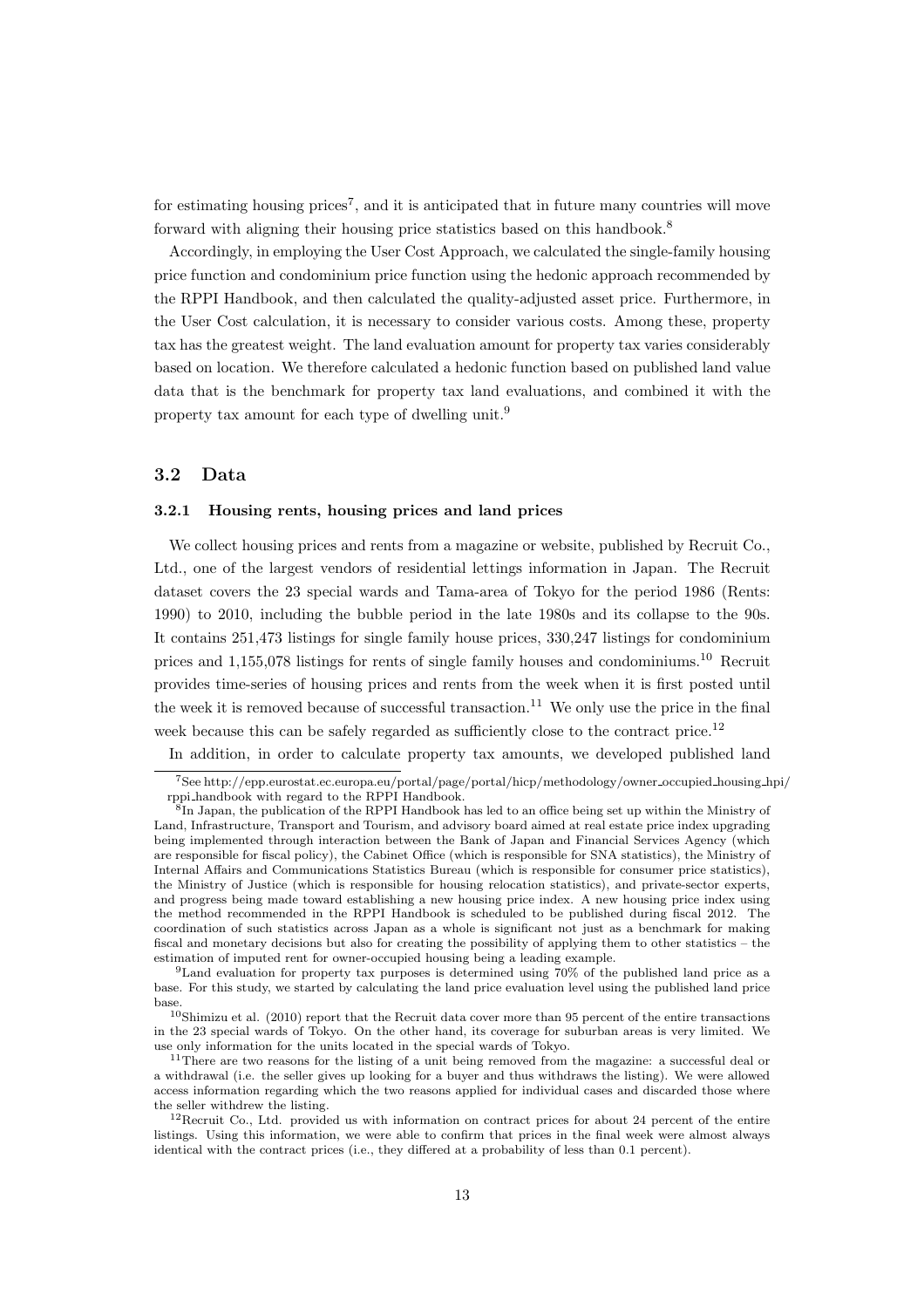price data, which is the benchmark for property tax land evaluations. From 1990 to 2010, evaluation amount data has been published for 37,479 residential areas.

Table1 shows a list of the attributes of a house. This includes ground area (*L*), floor space  $(S)$ , and front road width  $(W)$  as key attributes of a house. The age of a house is defined as the number of months between the date of the construction of the house and the transaction. We define south-facing dummy, SD, to indicate whether the house's windows are south-facing or not (note that Japanese are particularly fond of sunshine). The convenience of public transportation from each house location is represented by travel time to the central business district (CBD),<sup>13</sup> which is denoted by  $TT$  and time to the nearest station,<sup>14</sup> which is denoted by TS. We use a ward dummy, *WD*, to indicate differences in the quality of public services available in each district, and a railway line dummy, *RD*, to indicate along which railway/subway line a house is located.

Table2 shows the summary statistics for the various data. The average single family house price is  $\yen 66.23$  million, while the average condominium price is  $\yen 37.17$  million. Looking at the average floor space  $(S)$ , the figures are 105 square meters for single family houses and 57 square meters for condominiums, which is consistent with Land and Housing Survey results. In other words, the data collected here is largely in accordance with single family housing and condominium stocks.

If one looks at rent data, the average monthly rent is  $\text{\textless}110,000$  and the average floor space (*S*) is 38 square meters. It is clear from the data collected in this study that a significant discrepancy exists between the average housing floor space produced by the owner-occupied housing market and the rental market.

The building age (*A*) is 15 years for single family houses, 14 years for condominiums, and 9 years for rental housing. Here, too, one can see that there is a significant discrepancy between the owner-occupied housing market and rental market.

#### **3.2.2 Building Usage Data**

With regard to building usage, we used the Tokyo current land and building usage survey data. This data provides information on usage status, structure, number of stories, and floor space for all buildings in Tokyo at four points in time (1991, 1996, 2001, and 2006) via an inventory survey. What's more, it is provided as a database that can be used via the Geographic Information System (GIS). With regard to housing, this study employs four types of building usage: single family houses, condominiums, housing joint industrial usage,

<sup>&</sup>lt;sup>13</sup>Travel time to the CBD is measured as follows. The metropolitan area of Tokyo is composed of 23 wards centering on the Tokyo Station area and containing a dense railway network. Within this area, we choose seven railway/subway stations as the central stations, which include Tokyo, Shinagawa, Shibuya, Shinjuku, Ikebukuro, Ueno, and Otemachi. Then, we define travel time to the CBD by the minutes needed to commute to the nearest of the seven stations in the daytime.

<sup>&</sup>lt;sup>14</sup>The time to the nearest station, TS, is defined as walking time to a nearest station if a house is located within the walking distance from a station, and the sum of walking time to a bus stop and onboard time from the bus stop to a nearest station if a house is located in a bus transportation area within walking distance from a station. We use a bus dummy, BD, to indicate whether a house is located in a walking distance area from a station or in a bus transportation area.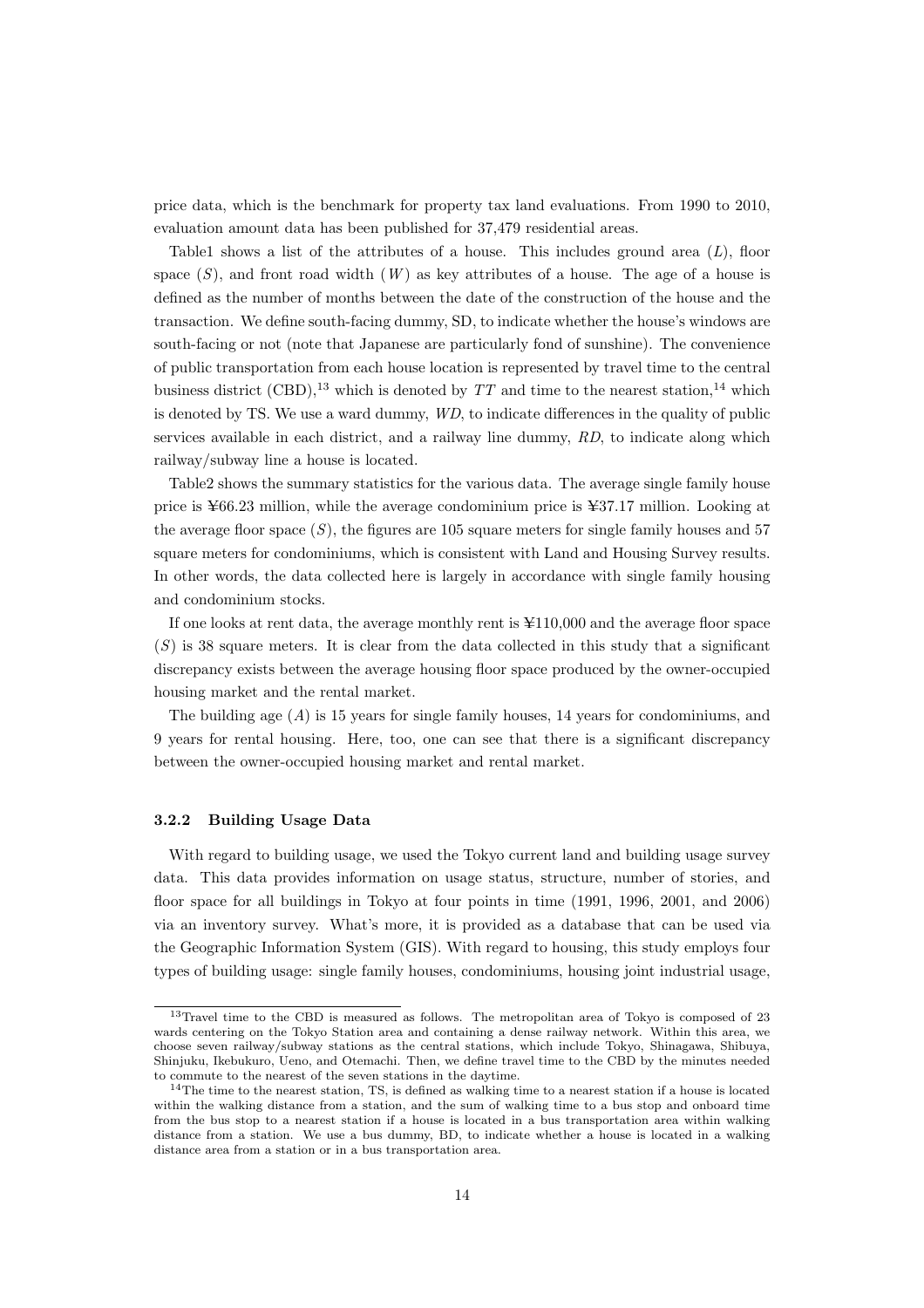| <b>Symbol</b>     | <b>Variable</b>                               | Content                                                          | Unit          |
|-------------------|-----------------------------------------------|------------------------------------------------------------------|---------------|
| S                 | Floor space                                   | Floor space of building                                          | square meters |
| L                 | Ground area                                   | Ground area of housing/building                                  | square meters |
| W                 | Road Width                                    | Road width in front of housing                                   | meters        |
| A                 | Age of building at the time of<br>transaction | Age of building at the time of transaction.                      | years         |
| <b>TS</b>         | Distance to the nearest station               | Distance to the nearest station by Walk or<br>Bus or Car.        | meters        |
| TT                | Travel time to Tokyo station                  | Average railway riding time in day time to the<br>Tokyo station. | minutes       |
| <b>SRC</b>        | Steel reinforced concrete                     | Steel reinforced concrete frame structure $= 1$                  | (0,1)         |
|                   | dummy                                         | Other structure = $0$                                            |               |
| RC                | Reinforced concrete                           | Reinforced concrete frame structure $= 1$                        | (0,1)         |
|                   | dummy                                         | Other structure = $0$                                            |               |
| LGT               | Light-gauge steel                             | Light-gauge steel frame structure $= 1$                          | (0,1)         |
|                   | dummy                                         | Other structure = $0$                                            |               |
| Wood              | Wood frame structure                          | Wood frame structure $= 1$                                       | (0,1)         |
|                   | dummy                                         | Other structure = $0$                                            |               |
| $LD_k (k=0,,K)$   | Location (ward or                             | $k$ -th administrative district = 1,                             | (0,1)         |
|                   | municipalities) dummy                         | Other district $=0$ .                                            |               |
| $RD$ , $(l=0,,L)$ | Railway line dummy                            | <i>l</i> -th railway line $=1$                                   | (0,1)         |
|                   |                                               | Other railway line $= 0$ .                                       |               |

## Table 1: List of Variables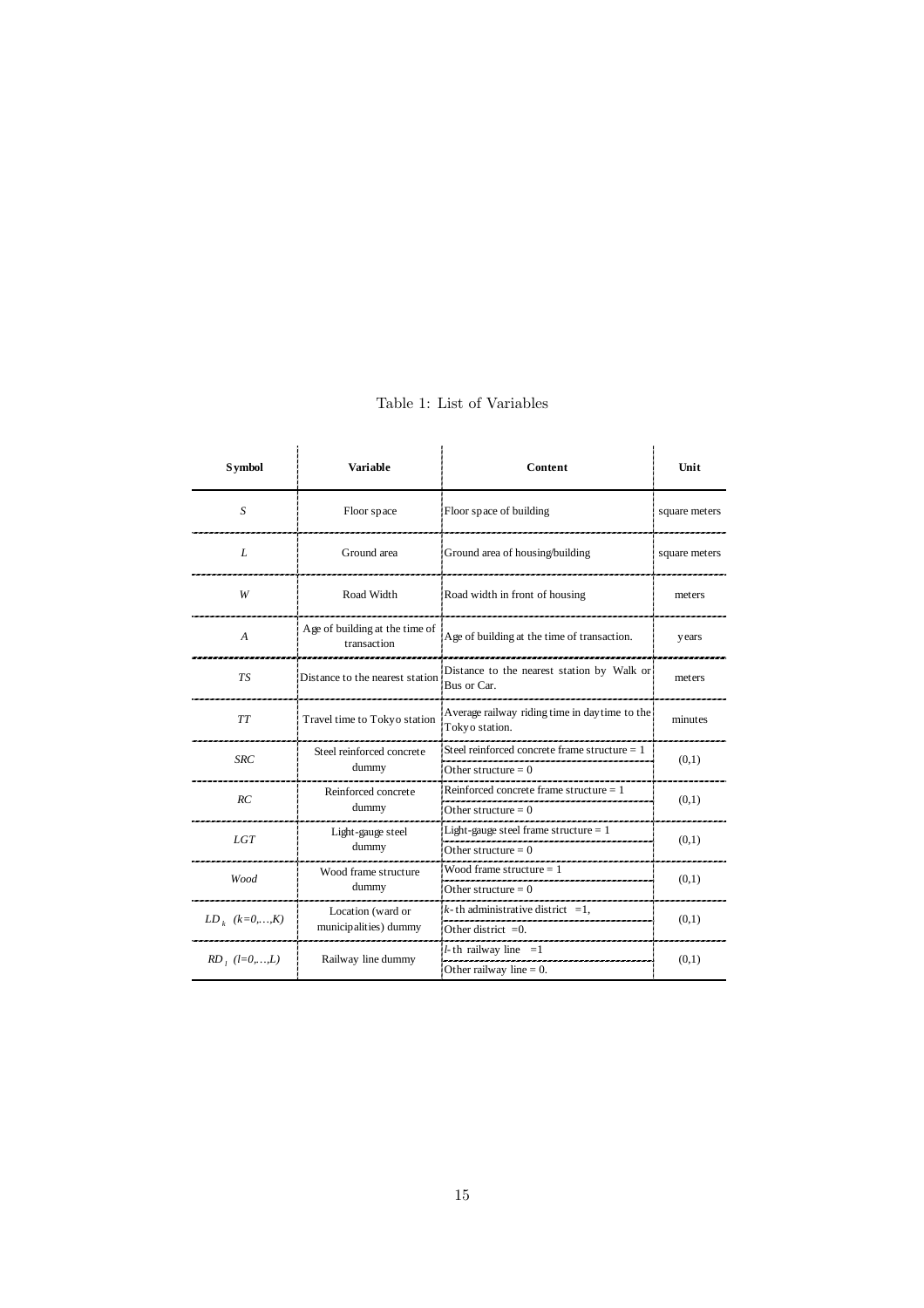| Table 2: Summary Statistics of Housing Data |  |  |  |  |  |
|---------------------------------------------|--|--|--|--|--|
|---------------------------------------------|--|--|--|--|--|

## **Single family house data:**

|                                                  | Mean                                                   | Std. Dev. | Min.  | Max.   |
|--------------------------------------------------|--------------------------------------------------------|-----------|-------|--------|
|                                                  | Sibngle family house price data (251,473 observations) |           |       |        |
| P price $(10,000 \text{ Yen})$ of unit           | 6,623.83                                               | 3,619.20  | 1,280 | 29,990 |
| $S:$ Floor space $(m^2)$                         | 105.48                                                 | 38.93     | 50    | 448    |
| $P / S$ (10,000 Yen)                             | 72.47                                                  | 30.11     | 25    | 479    |
| $A:$ Age of building (years)                     | 15.20                                                  | 8.34      | 0     | 55     |
| TS: DIstance to the nearest station (meters)     | 811.68                                                 | 374.22    | 80    | 2,800  |
| $TT$ : Travel time to terminal station (minutes) | 34.48                                                  | 11.12     |       | 144    |
| W: Road Width                                    | 4.88                                                   | 1.88      |       | 20     |

## **Condominium price data:**

|                                                  | Mean                                          | Std. Dev. | Min. | Max.   |
|--------------------------------------------------|-----------------------------------------------|-----------|------|--------|
|                                                  | Condominium price data (330,247 observations) |           |      |        |
| P price $(10,000 \text{ Yen})$ of unit           | 3.717.52                                      | 2.250.71  | 390  | 33,500 |
| $S:$ Floor space $(m^2)$                         | 57.83                                         | 18.29     | 15   | 110    |
| $P / S$ (10,000 Yen)                             | 66.22                                         | 35.73     | 25   | 315    |
| $A:$ Age of building (years)                     | 14.23                                         | 8.74      | 0    | 55     |
| TS: DIstance to the nearest station (meters)     | 682.68                                        | 366.10    | 80   | 2,480  |
| $TT$ : Travel time to terminal station (minutes) | 30.10                                         | 12.63     |      | 144    |

## **Land price data:**

|                                                  | Mean                                  | Std. Dev. | Min. | Max.  |
|--------------------------------------------------|---------------------------------------|-----------|------|-------|
|                                                  | Land price data (37,479 observations) |           |      |       |
| $P / S$ (10,000 Yen) per square meter            | 43.11                                 | 40.90     |      | 1,230 |
| L: Land area $(m2)$                              | 191.66                                | 128.75    | 40   | 4,069 |
| $TS:$ DIstance to the nearest station (meters)   | 1.142.28                              | 1.001.50  | 60   | 9,200 |
| $TT$ : Travel time to terminal station (minutes) | 42.90                                 | 16.70     |      | 126   |
| $W:$ Road Width                                  | 5.44                                  | 2.45      |      | 38    |

## **Housing rent data:**

|                                                  | Mean   | Std. Dev.                                  | Min. | Max.  |
|--------------------------------------------------|--------|--------------------------------------------|------|-------|
|                                                  |        | Housing rent data (1,155,078 observations) |      |       |
| P rent $(10,000 \text{ Yen/month})$ of unit      | 11.23  | 6.48                                       |      | 60    |
| $S:$ Floor space $(m^2)$                         | 38.27  | 20.85                                      | 10   | 120   |
| $P / S$ (10,000 Yen)                             | 0.31   | 0.09                                       | 0.1  | 2.0   |
| $A:$ Age of building (years)                     | 9.74   | 8.11                                       |      | 55    |
| TS: DIstance to the nearest station (meters)     | 614.87 | 350.25                                     | 80   | 7.040 |
| $TT$ : Travel time to terminal station (minutes) | 30.45  | 11.56                                      |      | 126   |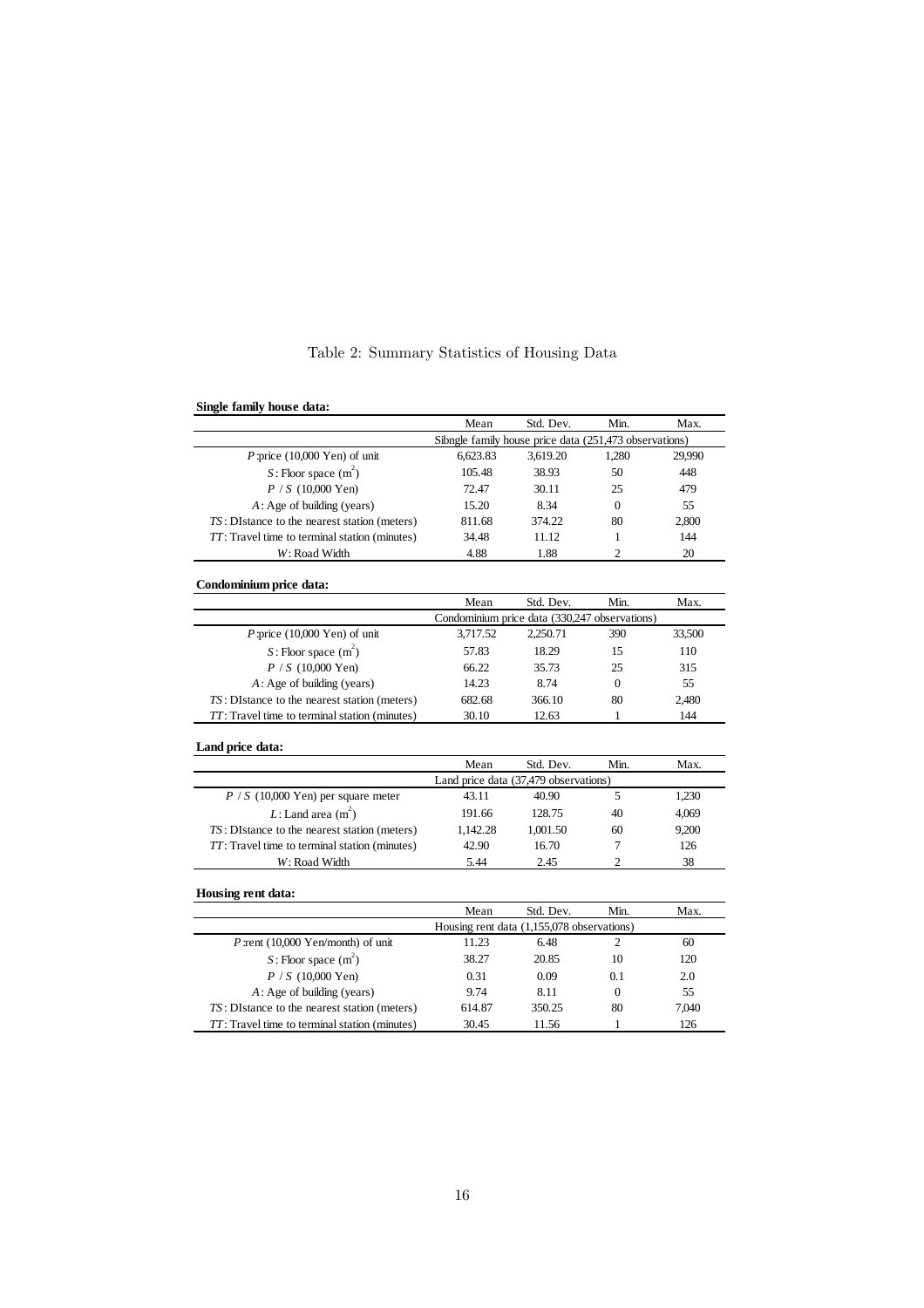and housing joint commercial usage.

The fact that data is provided in a form that may be used with the GIS is highly significant. It is known that there are considerable price gaps in housing prices and rent based on location in combination with building characteristics. As a result, one may expect that these location differences will cause significant bias in the estimation of imputed rent for owner- occupied housing. Accordingly, using the GIS, we obtained the "distance to nearest station" and "time to city center(Tokyo station)," which are believed to be key variables in terms of the factors determining housing prices in Tokyo.<sup>15</sup>

However, the data is lacking when it comes to the "Age of building (*A*)" for each building. Accordingly, we calculated the average building age for single family houses and condominiums by administrative district (city/ward) based on the Housing and Land Survey.<sup>16</sup>

Table3 summarizes building data prepared in combination with Housing and Land Survey data.  $17$ First, there was little change in single family houses from 1990 (1.857 million houses) to 1995 (1.855 million houses), but the number grew considerably from 2000 (1.897 million houses) to 2005 (2.011 million houses). With regard to condominiums, there were  $367,000$ units in 1990, 374,000 units in 1995, and 381,000 units in 2000, which rose significantly to 417,000 units in 2005. The increase in total floor space for condominiums was especially significant.

With the Housing and Land Survey, along with the total floor space, it is possible to know the proportion of owner-occupied housing. If we focus on the percentage of owner-occupied housing, the rate was  $89\%$  for single family houses in 1990, but in 2005 it had risen to 94%. The rate rose considerably for condominiums as well, from 28% in 1990 to 39% in 2005. We believe the proportion of owner-occupied housing increased during this period because housing prices dropped substantially, along with a reduction in mortgage rates.

#### **3.3 Estimation of Rental Value and Capital Value per Housing**

## **3.3.1 Hedonic Estimation Residential Rent, Condominium, Single Family House and Land.**

We estimated a hedonic function using housing rent data, single family house price data, condominium price data, and land price data.

In calculating the rent and housing price by dwelling unit for each year, we estimated the

<sup>15</sup>With regard to the distance to the nearest station, the closest station was defined as the closest station from the center of the building. Based on that, the road distance was measured using the GIS. As well, with regard to the time from the nearest station to Tokyo Station, the average day-time travel time was added, in the same way as for the rental/housing price data.

<sup>&</sup>lt;sup>16</sup>The Housing and Land Survey includes the number of stocks by year of construction. Accordingly, we calculated the average age of buildings by municipality based on the year of construction, and calculated the Age of Building (*A*) based on the time elapsed until the time of calculation.

<sup>&</sup>lt;sup>17</sup>We can see a differences between a) and e), c) and f). The differences come from the survey method. the Tokyo current land and building usage survey is Census, on the other hand, the Housing and Land Survey is Sample survey.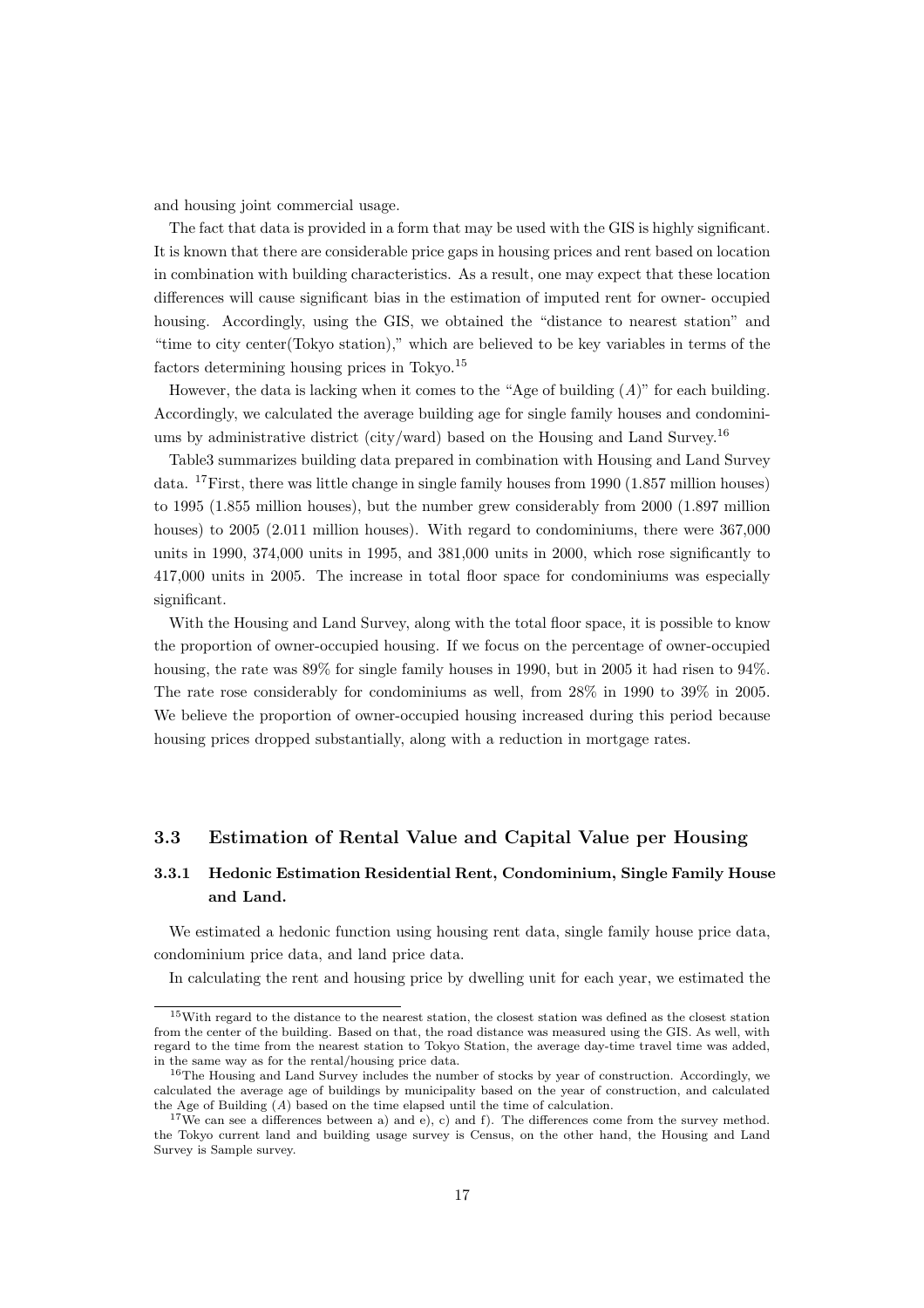|      | <b>Housing Survey</b> |                                   |        | <b>Building Survey</b> |                                   |          |                        |             |             |              |  |
|------|-----------------------|-----------------------------------|--------|------------------------|-----------------------------------|----------|------------------------|-------------|-------------|--------------|--|
|      |                       | Single family house               |        |                        | Condominium                       |          | Single family<br>house |             | Condominium |              |  |
|      | a)Total*              | b)Owner<br>occupied<br>$housing*$ | b)/a)  | $c)$ Total*            | d)Owner<br>occupied<br>$housing*$ | $d)$ /c) | $e)Total*$             | $(mits)$ ** | f)Total*    | $(mits)$ *** |  |
| 1990 | 160,662,570           | 143.150.350                       | 89.10% | 108,909,068            | 31.452.939                        | 28.88%   | 148,834,033            | 1.857.722   | 107.274.134 | 367,734      |  |
| 1995 | 168.371.522           | 153,351,080                       | 91.08% | 135,811,068            | 42,833,050                        | 31.54%   | 160,654,688            | 1.854.315   | 135,778,868 | 374,807      |  |
| 2000 | 185, 103, 543         | 167.169.249                       | 90.31% | 162,879,280            | 59,920,560                        | 36.79%   | 174,379,864            | 1,897,345   | 161,698,203 | 381,216      |  |
| 2005 | 182,850,330           | 173,046,939                       | 94.64% | 184,044,399            | 71.923.616                        | 39.08%   | 181,977,956            | 2.011.068   | 186,759,564 | 417,872      |  |

#### Table 3: Buildings Survey

\*unit: square meter

\*\*Number of single family houses

\*\*\*Number of condominium buildings(not unit)

following hedonic function incorporating temporal changes along with structural changes in rent/price formation mechanisms.

$$
\mu_{ijt} = X_{it}\beta_t + v_{it} \tag{17}
$$

Here,  $\mu_{ijt}$  is the property rent/price of type *j* of building *i* at a point in time *t* per square meter while *j* is a characteristic vector relating to the size and building age of the property. *j* signifies the type of rent or price: single family house price, condominium price, or land price (published land price), along with single family house rent and condominium (apartment building) rent.

As well, it is known that the characteristic price  $\beta_t$  in the hedonic function changes over time (Shimizu et al., 2010). As a result, in order to control for changes in characteristic price  $\beta_t$  as time passes, we estimated hedonic equations for each period *t*.

The estimation results are shown in Table4 and Table5.

Looking at the hedonic equation estimation results, the coefficient of determination for the single family house price function fluctuates within a range of 0.5 to 0.65, with its explanatory power being lower than that of other models. For single family houses, there is a high degree of heterogeneity compared to the condominium price function, rent function, etc., and we believe it is necessary to incorporate factors such as the surrounding environment. On the other hand, the land price function using real estate appraisal prices has a strong explanatory power, at 0.85 or more across all periods. We believe this is because there is no need to consider the building's structure since it is the land price only and because much of the noise accompanying transactions is eliminated by the real estate appraisal price.

However, for the single family house price function, condominium price function, land price function, and housing rent function alike, the sign functions of the estimated values for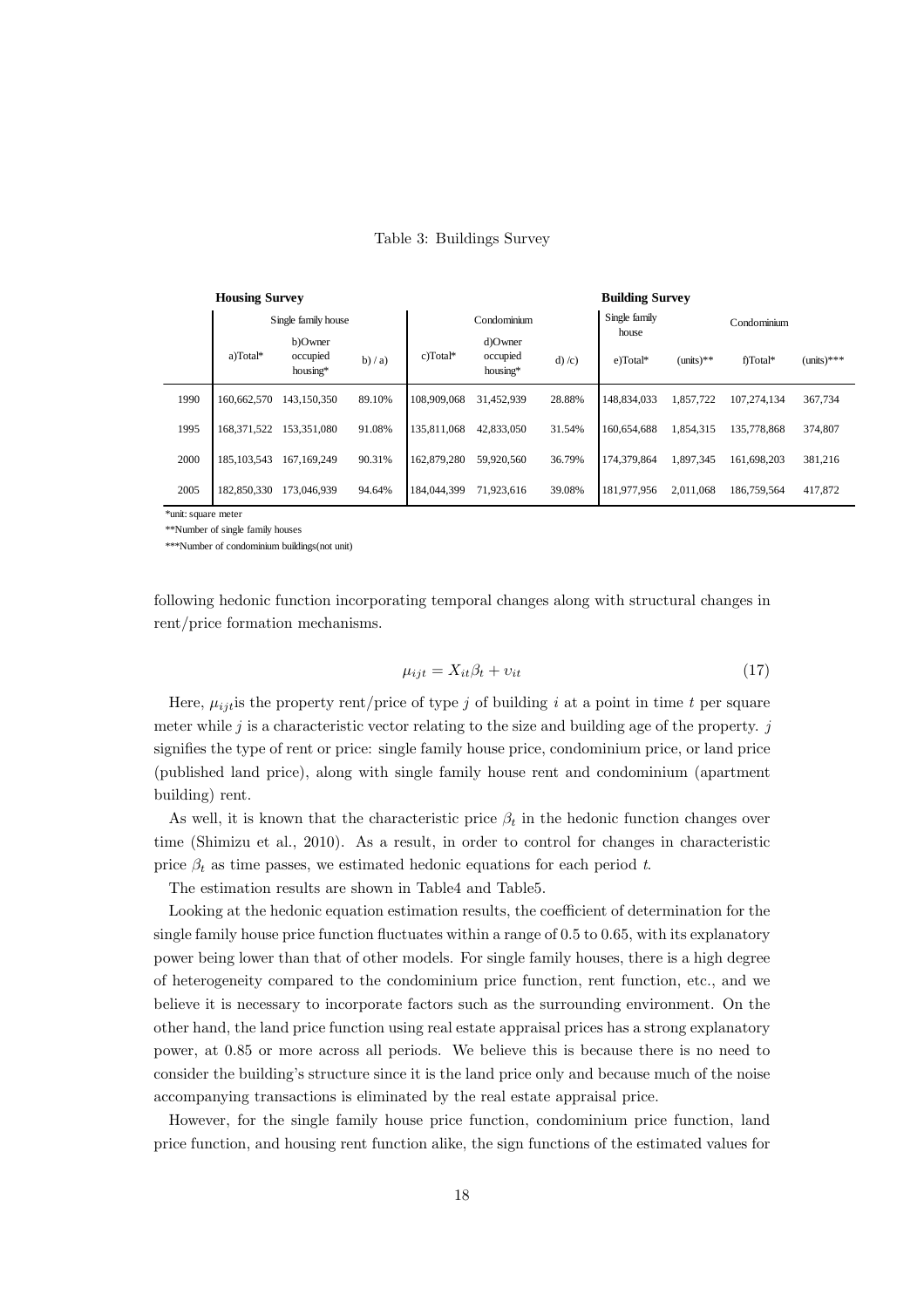|      |                                                                                                              |         | Single family house price model | Condominium price model |         |         |        |            |           |          |          |          |          |          |        |            |
|------|--------------------------------------------------------------------------------------------------------------|---------|---------------------------------|-------------------------|---------|---------|--------|------------|-----------|----------|----------|----------|----------|----------|--------|------------|
| Year | Intercept                                                                                                    | logS    | logW                            | logA                    | logTS   | logTT   | Number | Adj. $R^2$ | Intercept | logS     | logA     | logTS    | logTT    | RC       | Number | Adj. $R^2$ |
| 1986 | 4.15                                                                                                         | 0.04    | 0.21                            | $-0.05$                 | $-0.04$ | $-0.16$ | 2,502  | 0.53       | 4.872     | $-0.019$ | $-0.152$ | $-0.026$ | $-0.179$ | $-0.007$ | 7.604  | 0.65       |
| 1987 | 4.18                                                                                                         | 0.02    | 0.28                            | $-0.03$                 | $-0.02$ | $-0.09$ | 2,805  | 0.66       | 5.159     | 0.061    | $-0.139$ | 0.004    | $-0.272$ | $-0.034$ | 6.312  | 0.71       |
| 1988 | 5.02                                                                                                         | $-0.06$ | 0.26                            | $-0.04$                 | $-0.05$ | $-0.13$ | 2,680  | 0.61       | 6.058     | $-0.072$ | $-0.166$ | $-0.018$ | $-0.295$ | $-0.025$ | 7.368  | 0.72       |
| 1989 | 5.52                                                                                                         | 0.01    | 0.23                            | $-0.01$                 | $-0.09$ | $-0.24$ | 2,430  | 0.58       | 6.386     | $-0.097$ | $-0.176$ | $-0.030$ | $-0.300$ | $-0.020$ | 15.336 | 0.73       |
| 1990 | 6.10                                                                                                         | $-0.08$ | 0.25                            | $-0.02$                 | $-0.07$ | $-0.28$ | 2,414  | 0.54       | 6.803     | $-0.143$ | $-0.159$ | $-0.017$ | $-0.334$ | $-0.024$ | 13,680 | 0.75       |
| 1991 | 6.02                                                                                                         | $-0.05$ | 0.20                            | $-0.03$                 | $-0.09$ | $-0.27$ | 2.430  | 0.52       | 6.600     | $-0.124$ | $-0.195$ | $-0.025$ | $-0.290$ | $-0.027$ | 14,708 | 0.73       |
| 1992 | 5.82                                                                                                         | $-0.03$ | 0.14                            | $-0.05$                 | $-0.10$ | $-0.23$ | 2,586  | 0.52       | 6.397     | $-0.109$ | $-0.207$ | $-0.026$ | $-0.270$ | $-0.028$ | 17,065 | 0.70       |
| 1993 | 5.46                                                                                                         | $-0.06$ | 0.14                            | $-0.04$                 | $-0.07$ | $-0.18$ | 2.747  | 0.51       | 5.915     | $-0.048$ | $-0.210$ | $-0.020$ | $-0.239$ | $-0.017$ | 17.647 | 0.66       |
| 1994 | 5.16                                                                                                         | $-0.08$ | 0.12                            | $-0.03$                 | $-0.04$ | $-0.13$ | 3.775  | 0.49       | 5.563     | $-0.004$ | $-0.224$ | $-0.018$ | $-0.207$ | $-0.020$ | 19,647 | 0.61       |
| 1995 | 5.25                                                                                                         | $-0.11$ | 0.09                            | $-0.04$                 | $-0.03$ | $-0.13$ | 4,800  | 0.49       | 5.213     | 0.060    | $-0.254$ | $-0.021$ | $-0.207$ | $-0.015$ | 19,282 | 0.57       |
| 1996 | 4.99                                                                                                         | $-0.08$ | 0.11                            | $-0.04$                 | $-0.03$ | $-0.13$ | 5,022  | 0.46       | 4.933     | 0.093    | $-0.244$ | $-0.025$ | $-0.196$ | $-0.015$ | 15.476 | 0.63       |
| 1997 | 4.67                                                                                                         | $-0.08$ | 0.11                            | $-0.03$                 | $-0.04$ | $-0.04$ | 9.706  | 0.46       | 5.018     | 0.080    | $-0.247$ | $-0.022$ | $-0.214$ | $-0.016$ | 14,037 | 0.63       |
| 1998 | 4.98                                                                                                         | $-0.13$ | 0.09                            | $-0.03$                 | $-0.03$ | $-0.07$ | 12.511 | 0.44       | 4.796     | 0.092    | $-0.228$ | $-0.017$ | $-0.201$ | $-0.017$ | 13.846 | 0.62       |
| 1999 | 4.77                                                                                                         | $-0.08$ | 0.04                            | $-0.04$                 | $-0.03$ | $-0.07$ | 11,217 | 0.50       | 4.761     | 0.085    | $-0.228$ | $-0.020$ | $-0.193$ | $-0.017$ | 13,132 | 0.66       |
| 2000 | 4.72                                                                                                         | $-0.07$ | 0.06                            | $-0.03$                 | $-0.03$ | $-0.11$ | 11.151 | 0.50       | 4.856     | 0.089    | $-0.228$ | $-0.026$ | $-0.218$ | $-0.017$ | 12,778 | 0.66       |
| 2001 | 4.71                                                                                                         | $-0.08$ | 0.06                            | $-0.04$                 | $-0.03$ | $-0.10$ | 14.212 | 0.59       | 4.918     | 0.063    | $-0.219$ | $-0.029$ | $-0.213$ | $-0.019$ | 12,879 | 0.66       |
| 2002 | 4.58                                                                                                         | $-0.03$ | 0.03                            | $-0.03$                 | $-0.02$ | $-0.15$ | 15,761 | 0.53       | 4.951     | 0.051    | $-0.201$ | $-0.037$ | $-0.207$ | $-0.027$ | 10.369 | 0.67       |
| 2003 | 4.86                                                                                                         | $-0.06$ | 0.04                            | $-0.02$                 | $-0.04$ | $-0.16$ | 18,022 | 0.54       | 5.007     | 0.044    | $-0.213$ | $-0.037$ | $-0.210$ | $-0.018$ | 9.787  | 0.70       |
| 2004 | 4.89                                                                                                         | $-0.05$ | 0.02                            | $-0.03$                 | $-0.04$ | $-0.17$ | 18.731 | 0.51       | 5.097     | 0.040    | $-0.204$ | $-0.048$ | $-0.219$ | $-0.012$ | 9.987  | 0.69       |
| 2005 | 4.63                                                                                                         | $-0.04$ | 0.01                            | $-0.04$                 | $-0.04$ | $-0.12$ | 20.732 | 0.55       | 5.050     | 0.023    | $-0.214$ | $-0.038$ | $-0.198$ | $-0.013$ | 12.223 | 0.72       |
| 2006 | 4.82                                                                                                         | $-0.04$ | 0.01                            | $-0.04$                 | $-0.05$ | $-0.15$ | 20.805 | 0.58       | 5.125     | 0.020    | $-0.218$ | $-0.046$ | $-0.193$ | $-0.012$ | 12.853 | 0.71       |
| 2007 | 5.06                                                                                                         | $-0.07$ | 0.00                            | $-0.03$                 | $-0.04$ | $-0.17$ | 19.208 | 0.62       | 4.877     | 0.054    | $-0.206$ | $-0.041$ | $-0.163$ | $-0.014$ | 13.693 | 0.74       |
| 2008 | 5.36                                                                                                         | $-0.08$ | 0.02                            | $-0.04$                 | $-0.07$ | $-0.19$ | 16.177 | 0.61       | 4.909     | 0.067    | $-0.206$ | $-0.053$ | $-0.158$ | $-0.023$ | 14.150 | 0.72       |
| 2009 | 5.70                                                                                                         | $-0.20$ | 0.01                            | $-0.04$                 | $-0.06$ | $-0.17$ | 14.429 | 0.63       | 5.042     | 0.072    | $-0.226$ | $-0.055$ | $-0.196$ | $-0.031$ | 10.920 | 0.72       |
| 2010 | 5.86                                                                                                         | $-0.22$ | 0.03                            | $-0.04$                 | $-0.06$ | $-0.19$ | 14.620 | 0.63       | 5.243     | 0.034    | $-0.219$ | $-0.042$ | $-0.224$ | $-0.023$ | 15,468 | 0.72       |
|      | <sup>*</sup> The dependent variable in each case is the log price per square meter.                          |         |                                 |                         |         |         |        |            |           |          |          |          |          |          |        |            |
|      | ** The table indicate the coefficient of main variables which a part of hedonic estimation results per year. |         |                                 |                         |         |         |        |            |           |          |          |          |          |          |        |            |
|      | ***Estimation Method: Robust Regression                                                                      |         |                                 |                         |         |         |        |            |           |          |          |          |          |          |        |            |

# Table 4: Estimation Results of Hedonic Equations 1

|  | Table 5: Estimation Results of Hedonic Equations 2 |  |  |  |  |  |
|--|----------------------------------------------------|--|--|--|--|--|
|--|----------------------------------------------------|--|--|--|--|--|

| <b>Published land price model</b>                                       |                                         |        |      |                          |         |         |                                                                                                              |            | <b>Housing rent model</b> |         |         |         |         |         |           |            |
|-------------------------------------------------------------------------|-----------------------------------------|--------|------|--------------------------|---------|---------|--------------------------------------------------------------------------------------------------------------|------------|---------------------------|---------|---------|---------|---------|---------|-----------|------------|
| Year                                                                    | Intercept                               | logL   | logW | logA                     | logTS   | logTT   | Number                                                                                                       | Adj. $R^2$ | Intercept                 | logS    | logA    | logTS   | logTT   | LGT     | Number    | Adj. $R^2$ |
| 1990                                                                    | 7.83                                    | 0.1974 | 0.40 | ٠                        | $-0.26$ | $-0.99$ | 1.201                                                                                                        | 0.85       | 2.83                      | $-0.21$ | $-0.05$ | $-0.03$ | $-0.21$ | $-0.10$ | 33.172    | 0.71       |
| 1991                                                                    | 7.84                                    | 0.1993 | 0.39 | ٠                        | $-0.26$ | $-1.00$ | 1.201                                                                                                        | 0.85       | 3.01                      | $-0.22$ | $-0.05$ | $-0.03$ | $-0.21$ | $-0.10$ | 17.622    | 0.69       |
| 1992                                                                    | 7.57                                    | 0.1839 | 0.38 | $\overline{\phantom{a}}$ | $-0.24$ | $-0.95$ | 1.202                                                                                                        | 0.85       | 3.00                      | $-0.23$ | $-0.06$ | $-0.03$ | $-0.20$ | $-0.08$ | 18.741    | 0.69       |
| 1993                                                                    | 7.14                                    | 0.1568 | 0.31 | $\overline{\phantom{a}}$ | $-0.21$ | $-0.88$ | 1.516                                                                                                        | 0.86       | 3.03                      | $-0.23$ | $-0.07$ | $-0.03$ | $-0.21$ | $-0.07$ | 22.257    | 0.70       |
| 1994                                                                    | 6.64                                    | 0.1297 | 0.28 | $\overline{\phantom{a}}$ | $-0.19$ | $-0.76$ | 1.776                                                                                                        | 0.86       | 3.14                      | $-0.21$ | $-0.10$ | $-0.04$ | $-0.22$ | $-0.07$ | 29,477    | 0.67       |
| 1995                                                                    | 6.44                                    | 0.1154 | 0.25 | $\overline{\phantom{a}}$ | $-0.17$ | $-0.71$ | 1.969                                                                                                        | 0.86       | 3.09                      | $-0.24$ | $-0.06$ | $-0.04$ | $-0.21$ | $-0.04$ | 39,609    | 0.67       |
| 1996                                                                    | 6.24                                    | 0.1059 | 0.22 | $\overline{\phantom{a}}$ | $-0.16$ | $-0.66$ | 1.969                                                                                                        | 0.86       | 3.05                      | $-0.25$ | $-0.03$ | $-0.04$ | $-0.20$ | $-0.02$ | 56,846    | 0.67       |
| 1997                                                                    | 6.15                                    | 0.0897 | 0.20 | $\sim$                   | $-0.16$ | $-0.62$ | 1.943                                                                                                        | 0.87       | 3.11                      | $-0.27$ | $-0.02$ | $-0.04$ | $-0.21$ | $-0.03$ | 62.482    | 0.69       |
| 1998                                                                    | 6.17                                    | 0.0861 | 0.19 | $\overline{\phantom{a}}$ | $-0.16$ | $-0.62$ | 1.944                                                                                                        | 0.87       | 3.23                      | $-0.28$ | $-0.03$ | $-0.05$ | $-0.22$ | $-0.04$ | 68.517    | 0.70       |
| 1999                                                                    | 6.22                                    | 0.0891 | 0.17 | $\overline{\phantom{a}}$ | $-0.16$ | $-0.64$ | 1.944                                                                                                        | 0.87       | 3.24                      | $-0.29$ | $-0.03$ | $-0.04$ | $-0.21$ | $-0.04$ | 73,701    | 0.71       |
| 2000                                                                    | 6.37                                    | 0.0931 | 0.16 | $\overline{\phantom{a}}$ | $-0.18$ | $-0.68$ | 1.949                                                                                                        | 0.87       | 3.22                      | $-0.30$ | $-0.03$ | $-0.04$ | $-0.21$ | $-0.03$ | 72.248    | 0.72       |
| 2001                                                                    | 6.56                                    | 0.0971 | 0.15 | $\overline{\phantom{a}}$ | $-0.19$ | $-0.72$ | 1.951                                                                                                        | 0.87       | 3.21                      | $-0.28$ | $-0.03$ | $-0.05$ | $-0.22$ | $-0.02$ | 90.725    | 0.71       |
| 2002                                                                    | 6.72                                    | 0.1008 | 0.14 | $\overline{\phantom{a}}$ | $-0.20$ | $-0.75$ | 1.986                                                                                                        | 0.87       | 3.18                      | $-0.28$ | $-0.03$ | $-0.05$ | $-0.21$ | $-0.04$ | 98.674    | 0.73       |
| 2003                                                                    | 6.92                                    | 0.1034 | 0.13 | $\overline{\phantom{a}}$ | $-0.22$ | $-0.80$ | 1.986                                                                                                        | 0.87       | 3.12                      | $-0.28$ | $-0.03$ | $-0.05$ | $-0.21$ | $-0.04$ | 101.845   | 0.74       |
| 2004                                                                    | 7.03                                    | 0.1082 | 0.13 | $\overline{\phantom{a}}$ | $-0.23$ | $-0.83$ | 1.984                                                                                                        | 0.86       | 3.07                      | $-0.27$ | $-0.03$ | $-0.05$ | $-0.20$ | $-0.04$ | 93.292    | 0.72       |
| 2005                                                                    | 7.15                                    | 0.1149 | 0.13 | $\overline{\phantom{a}}$ | $-0.23$ | $-0.86$ | 1.945                                                                                                        | 0.86       | 3.02                      | $-0.26$ | $-0.03$ | $-0.05$ | $-0.19$ | $-0.03$ | 82,057    | 0.71       |
| 2006                                                                    | 7.20                                    | 0.1227 | 0.13 | $\overline{\phantom{a}}$ | $-0.24$ | $-0.88$ | 1.934                                                                                                        | 0.86       | 3.16                      | $-0.27$ | $-0.03$ | $-0.05$ | $-0.22$ | $-0.03$ | 67.287    | 0.73       |
| 2007                                                                    | 7.45                                    | 0.1403 | 0.13 | $\overline{\phantom{a}}$ | $-0.25$ | $-0.93$ | 1.856                                                                                                        | 0.87       | 3.18                      | $-0.27$ | $-0.03$ | $-0.06$ | $-0.23$ | $-0.02$ | 50.159    | 0.75       |
| 2008                                                                    | 7.68                                    | 0.1513 | 0.14 | $\overline{\phantom{a}}$ | $-0.26$ | $-0.96$ | 1.809                                                                                                        | 0.87       | 3.16                      | $-0.29$ | $-0.04$ | $-0.05$ | $-0.20$ | $-0.02$ | 35,409    | 0.76       |
| 2009                                                                    | 7.60                                    | 0.1582 | 0.12 | $\overline{\phantom{a}}$ | $-0.26$ | $-0.95$ | 1.730                                                                                                        | 0.86       | 3.00                      | $-0.30$ | $-0.04$ | $-0.05$ | $-0.16$ | 0.00    | 21.700    | 0.76       |
| 2010                                                                    | 7.58                                    | 0.1454 | 0.12 | ٠                        | $-0.27$ | $-0.94$ | 1.684                                                                                                        | 0.86       | 2.86                      | $-0.31$ | $-0.05$ | $-0.05$ | $-0.13$ | $-0.01$ | 19,258    | 0.78       |
| *The dependent variable in each case is the log price per square meter. |                                         |        |      |                          |         |         |                                                                                                              |            |                           |         |         |         |         |         |           |            |
|                                                                         |                                         |        |      |                          |         |         | ** The table indicate the coefficient of main variables which a part of hedonic estimation results per year. |            |                           |         |         |         |         |         |           |            |
|                                                                         | ***Estimation Method: Robust Regression |        |      |                          |         |         |                                                                                                              |            |                           |         |         |         |         |         | 1.155,078 |            |

1,155,078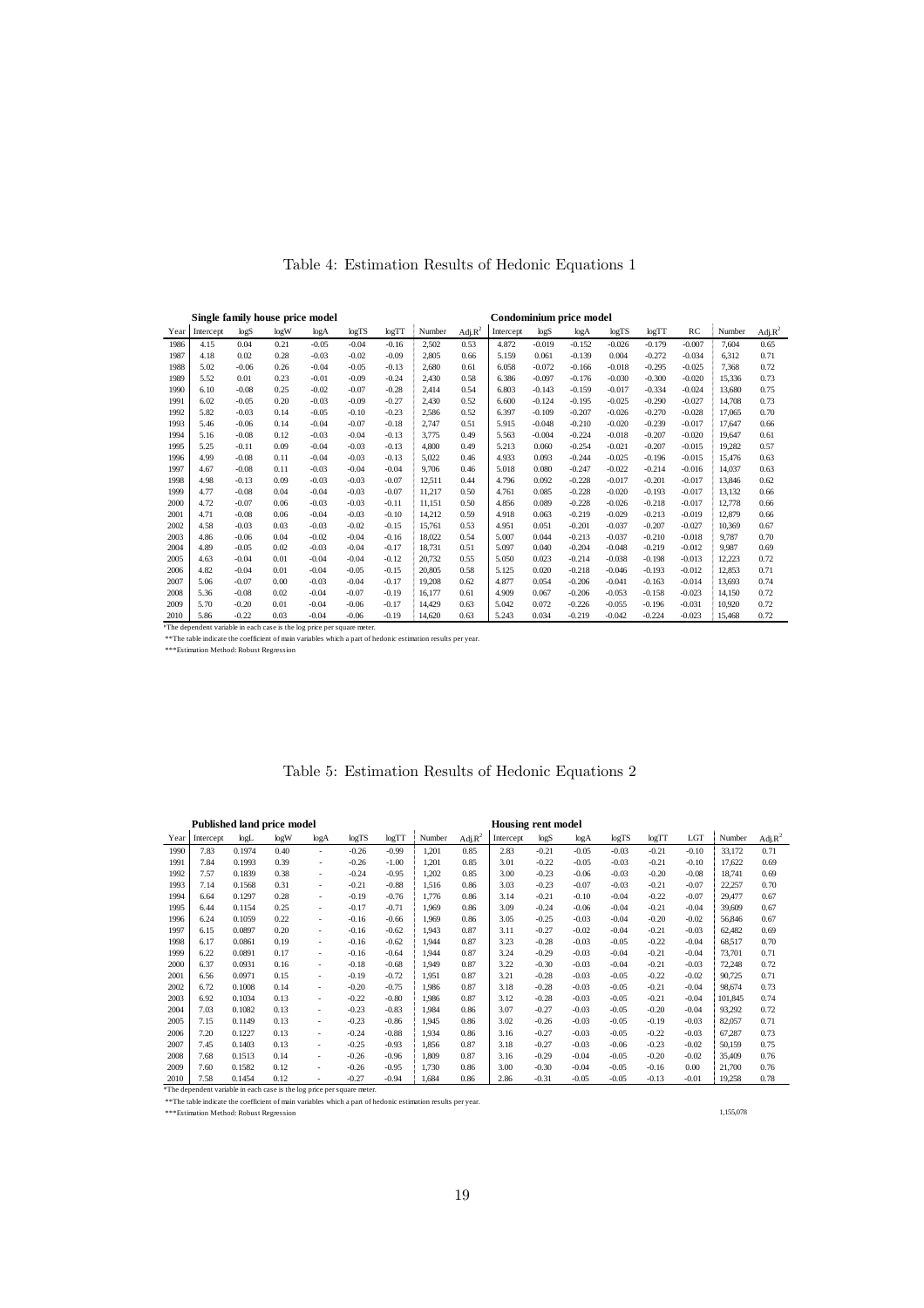the "Age of building (*A*)," "Distance to nearest station (*TS*)," and "Travel time to terminal station (*TT*)" were consistent, so it was determined that we were able to obtain reliable results.

#### **3.3.2 Forecast of Rental Value, Capital Value and Rent / Price ratio**

Using the estimated hedonic function, we predicted the rent, housing price, and land price for the various dwelling units for the previously prepared building data. First, we outline the respective changes in average price for the forecast results in Table 6 and Figure1.<sup>18</sup> We calculated the price per 1m for single family house prices and condominium prices and the rent per 1 square meter per year for single family house rents and condominium rents (in Figure 1, 2000 is taken as 1). As well, we calculated the rent/price ratio for each type of dwelling unit and obtained the average value.

Single family house prices and condominium prices peaked in 1990 then reversed direction, whereas rents peaked in 1991 or 1992 before reversing direction. As well, in terms of the extent of the fluctuation, one can see that rents fluctuated less than prices.

These differences in the price changes for both types of housing can also be seen based on changes in the rent/price ratio. The rent/price ratio increased for both from 1990 through 2004. In other words, this means that the rate of decrease for housing prices was faster than the rate of decrease for housing rents.

Subsequently, prices turned to an increase with the occurrence of a mini-bubble while rents continued to decrease steadily, so the rent/price ratio turned to a decrease.

#### **3.3.3 Estimation of Equivalent Rent**

Using the estimated hedonic rent function, we calculated the equivalent rent for Tokyo's 23 wards (Table6). In addition to showing the estimated equivalent rent, Table 7 compares it with the GDP, the imputed rent of owner-occupied housing in the GDP, and imputed rent in prefectural accounting.

First, looking at changes in the proportion of the GDP represented by the imputed rent for owner-occupied housing, the rate was 6.25% in 1990, but it has risen significantly over the years to 7.4% in 1995, 8.5% in 2000, 9.08% in 2005, and 9.92% in 2009. In Japan, not only did the proportion of owner-occupied housing rise, but we believe that the relative importance of imputed rent increased due to the accumulation of owned houses as stock that occurred with production and consumption stagnating under deflationary conditions.

When we compare the aggregate imputed rent for owner-occupied housing in prefectural accounting to the imputed rent for owner-occupied housing in national accounting, one can see here that a significant discrepancy exists between the two.

<sup>&</sup>lt;sup>18</sup>Here, we forecast housing prices and rents using hedonic function estimate values for all periods, based on building stocks in the baseline year of 1990, and then calculated the average value. In other words, it is a weighted average based on 1990 baseline stocks.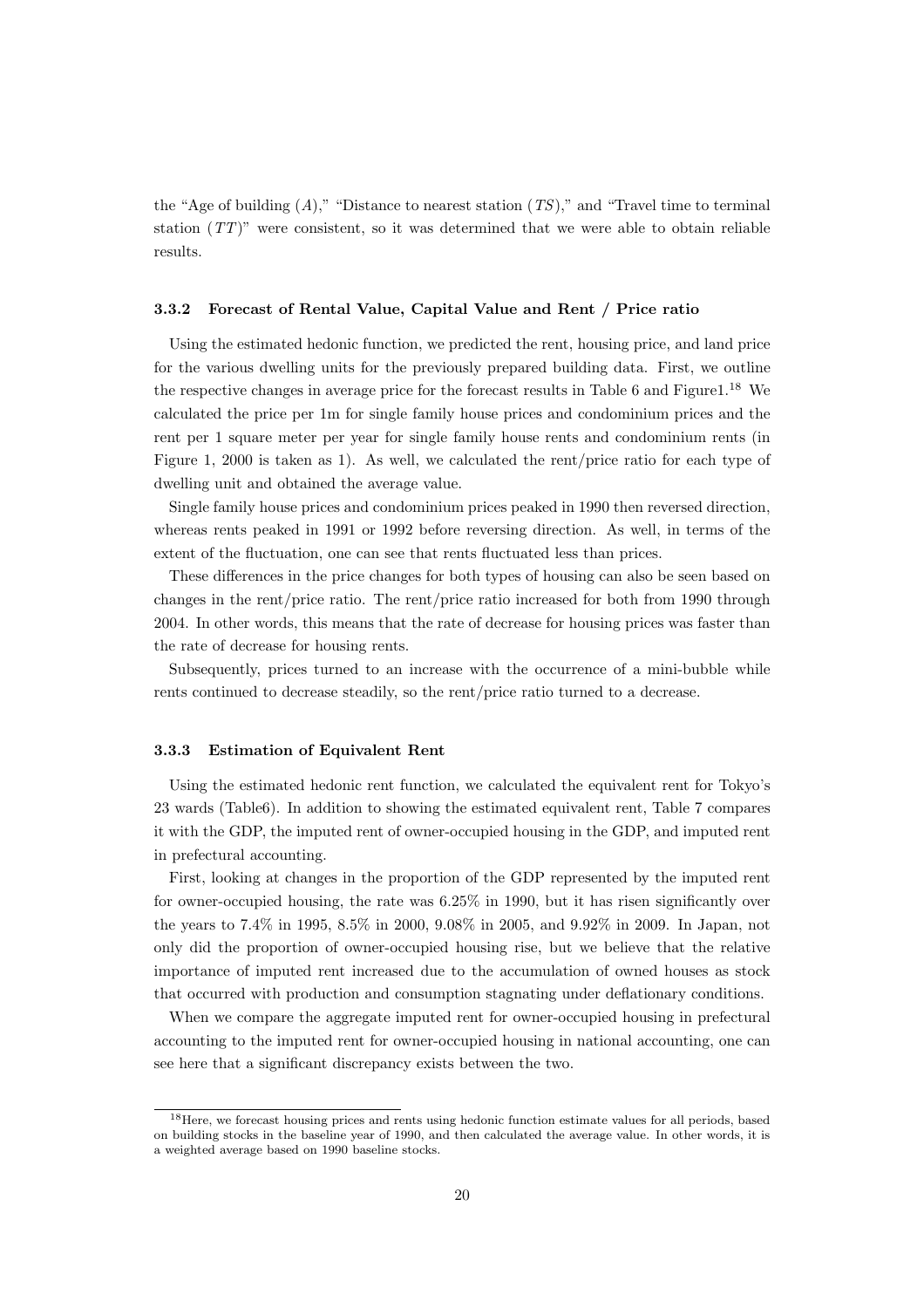

Figure 1: Hedonic Price and Rents Indexes

The imputed rent for owner-occupied housing in national accounting is calculated by multiplying rent unit prices by the total floor space of owner-occupied housing surveyed by the Housing and Land Survey.

On the other hand, in prefectural accounting, imputed rent is calculated as "owneroccupied housing" as part of the breakdown of entrepreneurial income (after receivable and payable of distributed income of corporations). This entrepreneurial income is defined as the presumed real estate income in the hypothetical case where the owner of a home operated a real estate business, and it is calculated by subtracting intermediate input such as repair costs, consumption of fixed capital, taxes such as property tax, interest payments on mortgages, and rent payments from the imputed rent for owner-occupied housing (the revenue).<sup>19</sup>

Here, we compared the equivalent rent estimated from the hedonic rent function estimated in this study to the SNA imputed rent for owner-occupied housing in Tokyo. The discrepancy between the two was especially significant at the bubble's peak in 1990, with an 11-fold discrepancy in 1990 and a 10.5-fold discrepancy in 1991. This discrepancy has grown smaller over the years, contracting to 1.6-fold in 2009.

A more important problem here is that the imputed rent estimated with SNA increased 8.2-fold from 1990 to 2009, whereas the estimated equivalent rent has remained stable, rising 1.18-fold. How can these kinds of differences be explained?

<sup>19</sup>In national accounting as well, under the same definition, "owner-occupied housing" is calculated as part of the breakdown of "entrepreneurial income (after receivable and payable of distributed income of corporations)," with the amount being  $\yen$ 22.6 trillion in 2009. Even though the definition was the same, there is a discrepancy of  $\yen 4$  trillion.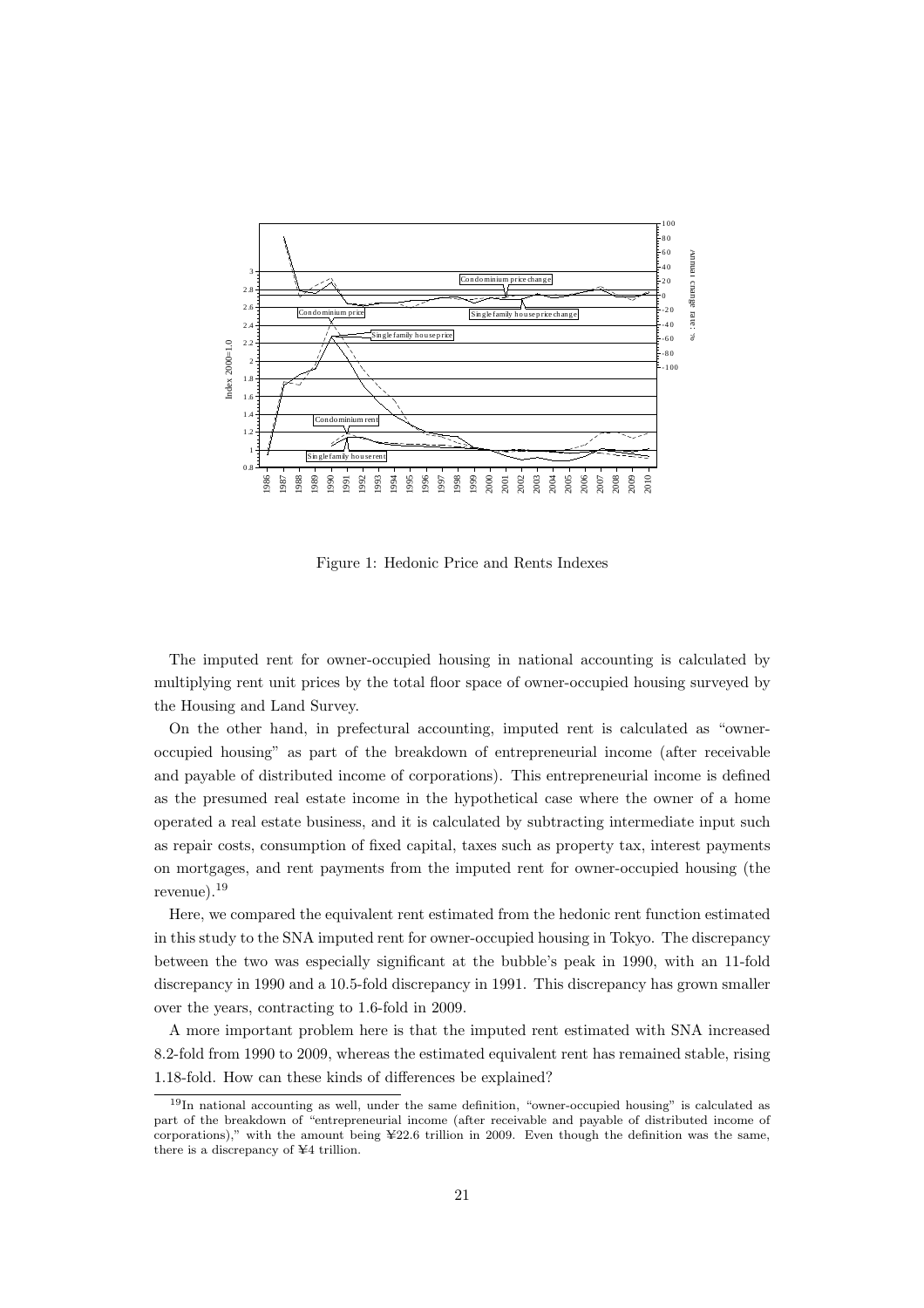| Year | Single family<br>house price<br>$(10,000$ <sub>ven/m2</sub> $)$ | Condominium<br>price<br>$(10,000$ yen/m2) | Single family<br>house rent<br>$(10,000$ yen/m2) | Condominium<br>rent<br>$(10,000$ yen/m2) | Rent / Price<br>ratio: Single<br>family<br>$house(\% )$ | Rent / Price<br>ratio:<br>Condominium<br>(% ) |
|------|-----------------------------------------------------------------|-------------------------------------------|--------------------------------------------------|------------------------------------------|---------------------------------------------------------|-----------------------------------------------|
| 1986 | 49.48                                                           | 41.43                                     | ä,                                               | $\frac{1}{2}$                            |                                                         | $\overline{\phantom{a}}$                      |
| 1987 | 90.24                                                           | 73.83                                     |                                                  |                                          |                                                         |                                               |
| 1988 | 96.74                                                           | 72.05                                     |                                                  |                                          |                                                         |                                               |
| 1989 | 100.03                                                          | 81.86                                     |                                                  |                                          |                                                         |                                               |
| 1990 | 118.88                                                          | 101.79                                    | 2.70                                             | 2.97                                     | 2.31%                                                   | 2.96%                                         |
| 1991 | 106.19                                                          | 90.96                                     | 2.94                                             | 3.28                                     | 2.82%                                                   | 3.68%                                         |
| 1992 | 90.46                                                           | 79.64                                     | 2.94                                             | 3.11                                     | 3.32%                                                   | 3.97%                                         |
| 1993 | 80.50                                                           | 71.59                                     | 2.77                                             | 3.02                                     | 3.49%                                                   | 4.25%                                         |
| 1994 | 72.43                                                           | 64.84                                     | 2.72                                             | 2.98                                     | 3.77%                                                   | 4.62%                                         |
| 1995 | 67.19                                                           | 53.41                                     | 2.68                                             | 2.95                                     | 4.02%                                                   | 5.56%                                         |
| 1996 | 62.83                                                           | 48.99                                     | 2.67                                             | 2.94                                     | 4.25%                                                   | 6.04%                                         |
| 1997 | 60.97                                                           | 47.80                                     | 2.65                                             | 2.92                                     | 4.37%                                                   | 6.15%                                         |
| 1998 | 60.15                                                           | 45.19                                     | 2.63                                             | 2.87                                     | 4.41%                                                   | 6.37%                                         |
| 1999 | 53.84                                                           | 43.17                                     | 2.62                                             | 2.83                                     | 4.88%                                                   | 6.60%                                         |
| 2000 | 52.20                                                           | 41.76                                     | 2.57                                             | 2.76                                     | 4.93%                                                   | 6.65%                                         |
| 2001 | 48.97                                                           | 40.85                                     | 2.54                                             | 2.76                                     | 5.21%                                                   | 6.79%                                         |
| 2002 | 46.63                                                           | 41.16                                     | 2.58                                             | 2.80                                     | 5.53%                                                   | 6.85%                                         |
| 2003 | 47.81                                                           | 41.17                                     | 2.54                                             | 2.74                                     | 5.34%                                                   | 6.70%                                         |
| 2004 | 46.03                                                           | 41.43                                     | 2.53                                             | 2.70                                     | 5.54%                                                   | 6.60%                                         |
| 2005 | 46.03                                                           | 42.10                                     | 2.49                                             | 2.67                                     | 5.47%                                                   | 6.41%                                         |
| 2006 | 48.77                                                           | 44.18                                     | 2.51                                             | 2.71                                     | 5.21%                                                   | 6.22%                                         |
| 2007 | 53.09                                                           | 49.60                                     | 2.57                                             | 2.68                                     | 4.93%                                                   | 5.51%                                         |
| 2008 | 52.26                                                           | 50.40                                     | 2.52                                             | 2.61                                     | 4.92%                                                   | 5.28%                                         |
| 2009 | 51.21                                                           | 47.12                                     | 2.46                                             | 2.57                                     | 4.96%                                                   | 5.56%                                         |
| 2010 | 53.09                                                           | 49.67                                     | 2.40                                             | 2.50                                     | 4.73%                                                   | 5.13%                                         |

Table 6: Estimation Results of Hedonic Indexes for Housing Prices and Rents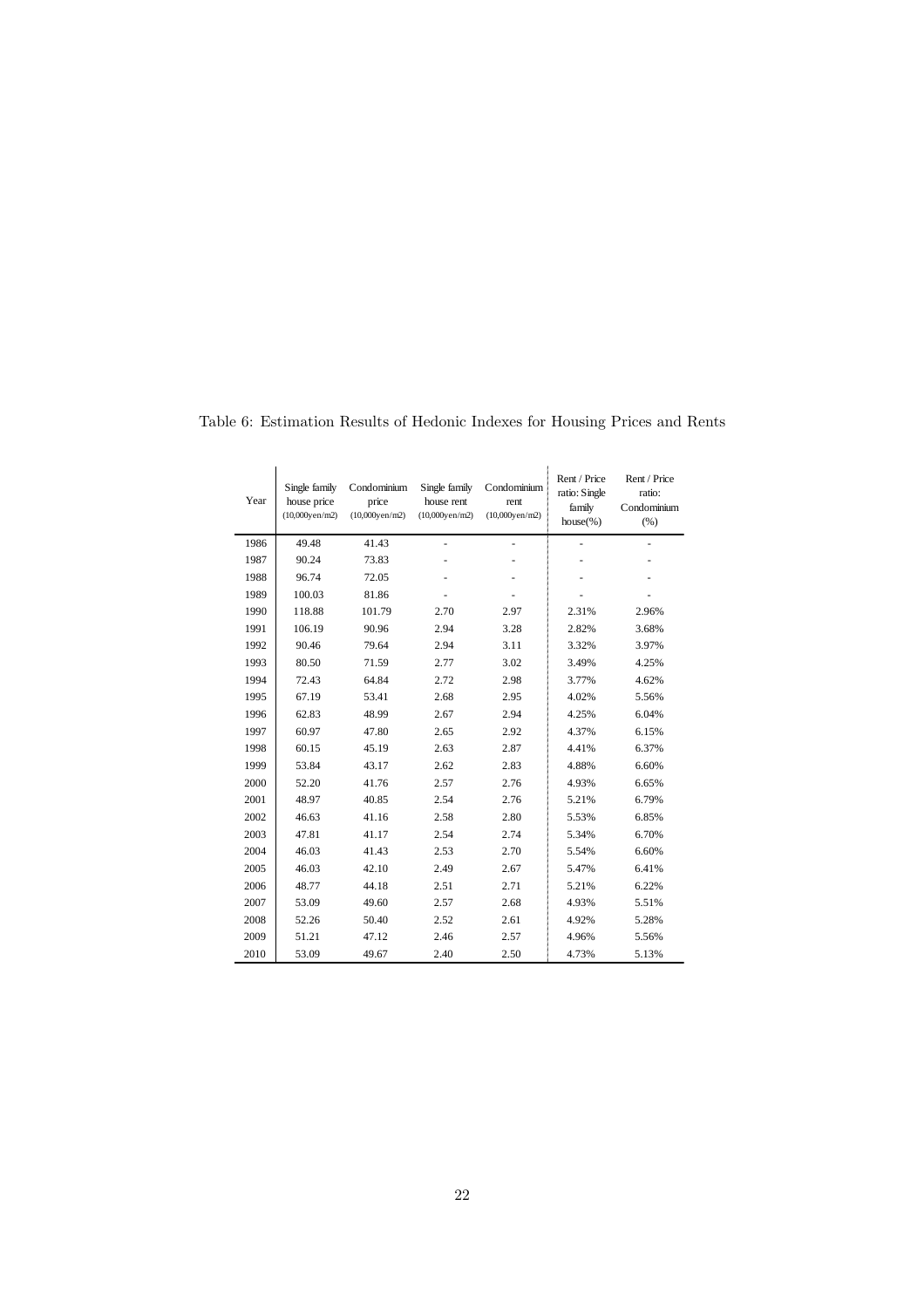In terms of the factors causing a more than 10-fold discrepancy at the bubble's peak, it cannot be explained simply by the difference in quality between owner-occupied housing and rented housing that has frequently been pointed out. As well, as seen in Figure 1, rental housing unit prices have been on a downward trend over the years since the bubble's peak. Meanwhile, with respect to owner-occupied housing stock, condominiums increased 2.2-fold from 1990 through 2005, whereas single family houses – which have the most weight – remained stable, increasing 1.2-fold (40% increase in aggregate floor space). Given this context, it is not possible to explain the 8.2-fold increase from 1990 through 2009.

We believe the most important factor giving rise to this kind of discrepancy is that during the bubble period and subsequent collapse period, when the housing market fluctuated significantly, it was not possible to sufficiently link the "paid rent" used in calculating imputed rent to the rent determined by the market, so a significant discrepancy arose between them. This analysis is consistent with the results of Shimizu, Nishimura, and Watanabe (2010). However, even though there was a discrepancy between paid rent and market rent, it cannot explain the problem of a greater than 8-fold expansion from 1990 through 2009.

# **3.4 Comparison of Imputed Rent of Owner-Occupied Housing in Tokyo**

#### **3.4.1 The Treatment of Cost Tied to Owner-Occupied Housing**

Next, we will estimate the imputed rent for owner-occupied housing using the User Cost Approach. When attempting to estimate the imputed rent of owner-occupied housing using the User Cost Approach, whether the Basic User Cost Approach, Verbrugge Variant (VV) User Cost Approach, or Diewert's OOH Opportunity Cost Approach, it is necessary to calculate the expense of keeping a home. The expense of keeping a home is comprised of the opportunity cost when viewing the home as a financial asset, property tax arising from keeping a home, damage insurance costs, and maintenance/administration costs. Here, we take into account property tax and maintenance/administration costs.<sup>20</sup>

**Financial Opportunity Cost (FOC)** In many cases, purchasing a home involves obtaining a mortgage. In this kind of typical case, the Financial Opportunity Cost (FOC) of home ownership is calculated as  $r_D^t D^t + r^t (V^t - D^t)$ , as shown in Equation7. The FOC in this case is the mortgage payment interest combined with the investment gains that could have been obtained if that money had been invested. Since the mortgage amount is not considered in Equation4 and Equation5, Equation7 is the case where the mortgage is 0. For  $r_D^t$ <sup>21</sup>, this study used loan interest rates from the former Government Housing Loan

<sup>20</sup>Since damage insurance costs are extremely low, we decided not to consider them in this study.

<sup>21</sup>In recent years, mortgages from private financial institutions have come to be used, but prior to 2000, it was normal to use mortgages from the former Government Housing Loan Corporation. As well, even now, the interest rate set by the Japan Housing Finance Agency is the benchmark for mortgage interest. Given this, we believed that its rates were representative. The average loan interest from the Government Housing Loan Corporation was 0.0527 in 1990, which fluctuated over time to 0.0363 in 1995, 0.0278 in 2000, 0.0308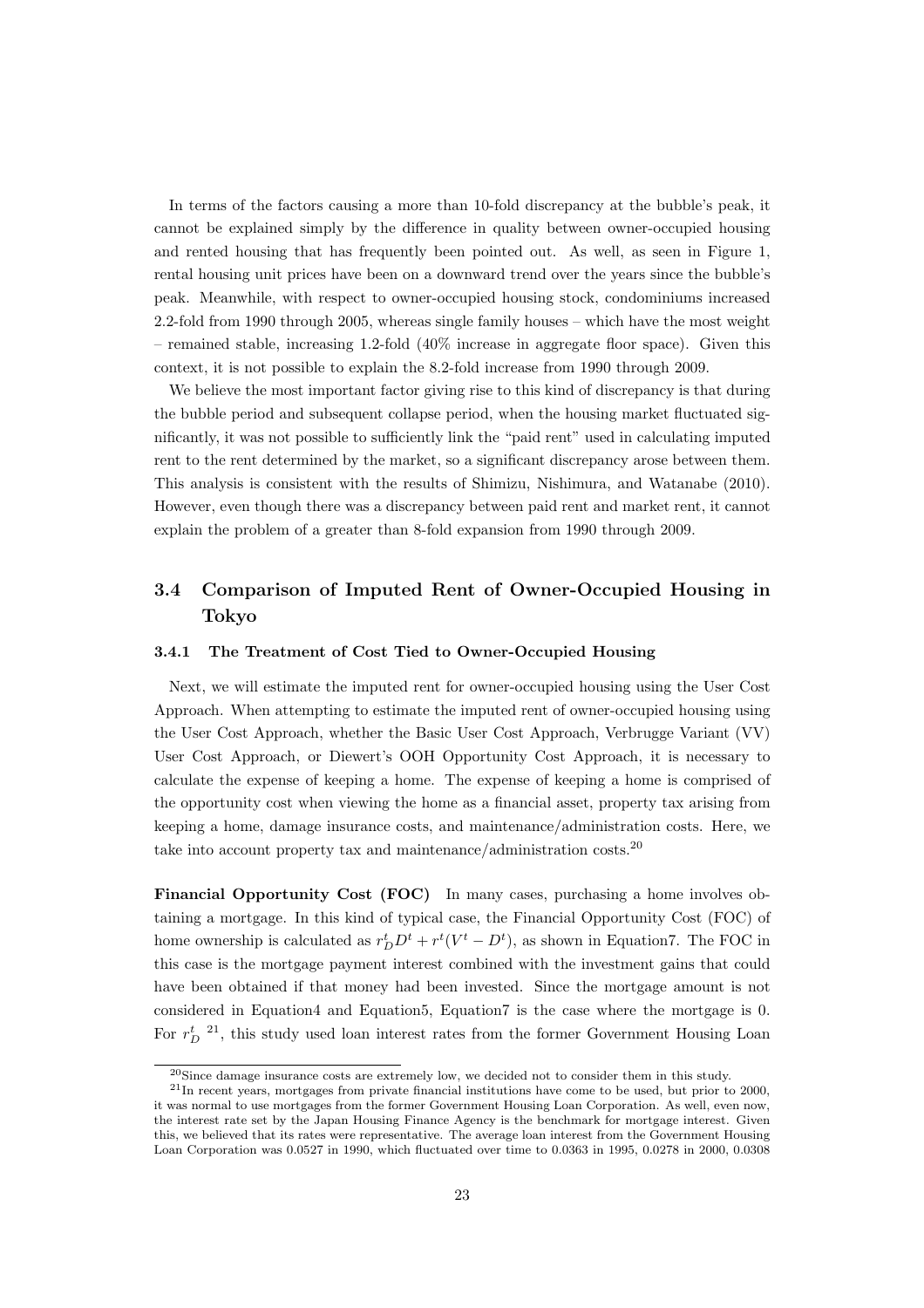Corporation (now the Japan Housing Finance Agency) and the yield on 10-year Japanese government bonds for the asset investment yield. $^{22}$ 

Property Tax It is now supposed that the owner of the housing unit must pay the property taxes  $T_s^0$  $T_L^0$  and  $T_L^0$  $L<sup>o</sup>$  for the use of the structure and land respectively during period 0.<sup>23</sup> Define the period 0 structures tax rate  $\tau_s^0$  and land tax rate  $\tau_L^0$  as follows:

$$
\tau_s^0 \equiv T_s^0 / P_s^0 Q_s^0 \tag{18}
$$

$$
\tau_{\scriptscriptstyle L}^0 \equiv T_{\scriptscriptstyle L}^0 / P_{\scriptscriptstyle L}^0 Q_{\scriptscriptstyle L}^0 \tag{19}
$$

The new imputed rent for using the property during period 0,  $R^0$ , including the property tax costs, is defined as follows:

$$
R^{0} \equiv V^{0}(1+r^{0}) + T_{S}^{0} + T_{L}^{0} - V^{1a}
$$
\n
$$
= [P_{S}^{0}Q_{S}^{0} + P_{L}^{0}Q_{L}^{0}](1+r^{0}) + \tau_{S}^{0}P_{S}^{0}Q_{S}^{0} + \tau_{L}^{0}P_{L}^{0}Q_{L}^{0} - [P_{S}^{0}(1+i_{S}^{0})(1-\delta_{0})Q_{S}^{0} + P_{L}^{0}(1+i_{L}^{0})Q_{L}^{0}]
$$
\n
$$
= p_{S}^{0}Q_{S}^{0} + p_{L}^{0}Q_{L}^{0}
$$
\n
$$
(20)
$$

where separate period 0 tax adjusted user costs of structures and land,  $p_S^0$  and  $p_L^0$ , are defined as follows:

$$
p_S^0 \equiv [(1+r^0) - (1+i_S^0)(1-\delta_0) + \tau_S^0]P_S^0 = [r^0 - i_S^0 + \delta_0(1+i_S^0) + \tau_S^0]P_S^0 \tag{21}
$$

$$
p_L^0 \equiv [(1+r^0) - (1+i_L^0) + \tau_L^0]P_L^0 = [r^0 - i_L^0 + \tau_S^0]P_L^0
$$
\n(22)

Here, the question of how  $P_S^0$  or  $P_L^0$  was calculated is important. We estimated  $P_L^0$  with the hedonic function using published land prices that are the benchmark for property tax land evaluation. The estimation results are as shown in Table5.

Using these hedonic function estimation results, we estimated the land evaluation amount by building unit. In addition, we obtained the building price by deducting the land evaluation amount based on the published land price from the estimated total housing price amount.

The nominal property tax rate was 1.4% of the asset amount for both buildings and land. However, the actual effective tax rate is known to be lower than that level. Accordingly, we estimated the effective tax rate for Tokyo.<sup>24</sup>

in 2005, and 0.0343 in 2010.

 $22$ The yield on 10-year government bonds from 1990 to 2010 peaked at 0.052 in 1990, dropping to 0.0346 in 1995, 0.0183 in 2000, 0.0140 in 2005, and 0.0117 in 2010. However, throughout the period in question, it may be considered one of the assets that offered the highest return on investment.

 $^{23}$ If there is no breakdown of the property taxes into structures and land components, then just impute the overall tax into structures and land components based on the beginning of the period values of both components.

 $^{24}$ In property tax land evaluation, various adjustments are performed, such as relief measures for smallscale residential land. As a result, tax amounts are not necessarily determined based on the land evaluation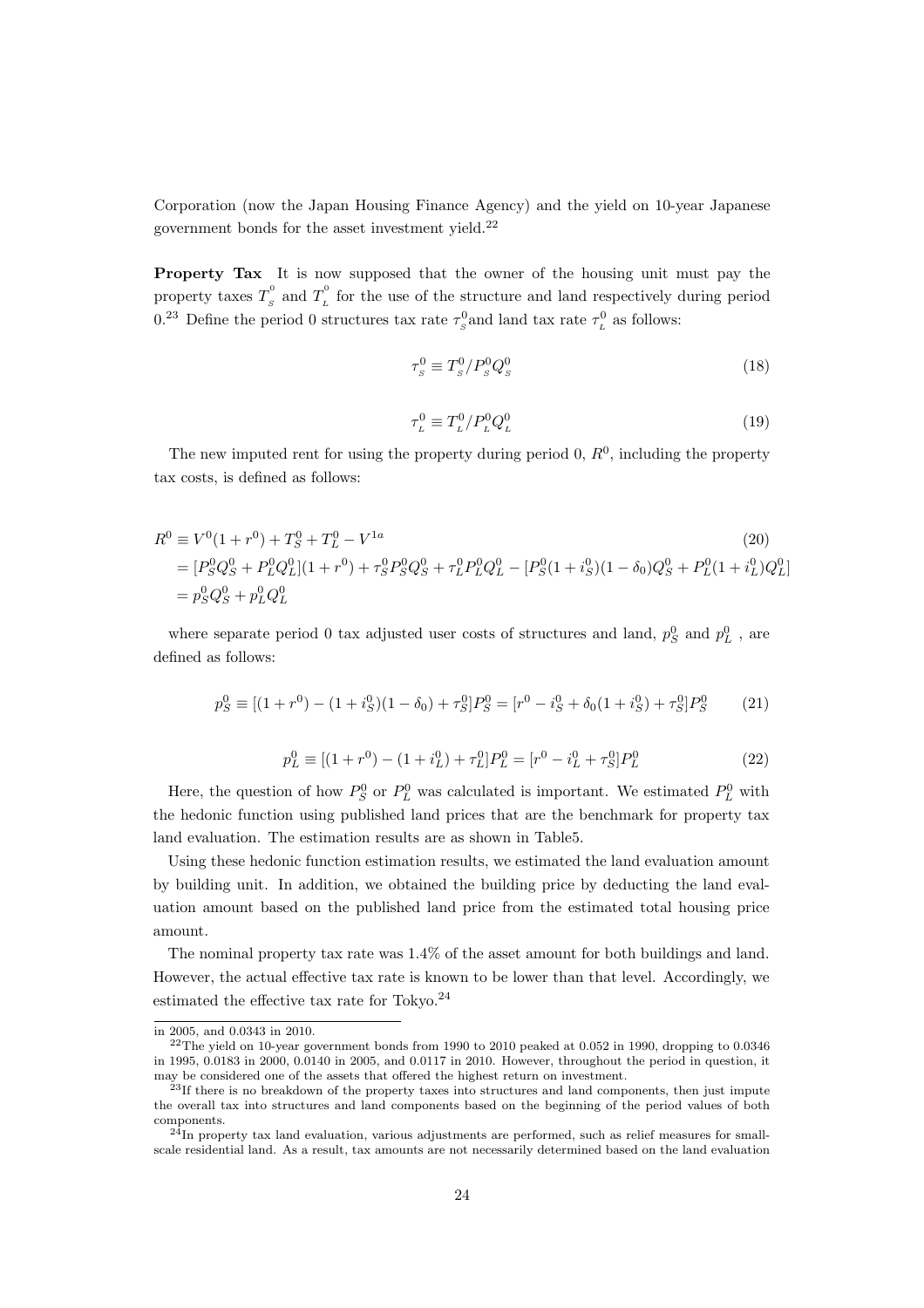**Maintenance and Renovation Expenditure** Another problem associated with home ownership is the treatment of maintenance expenditures, major repair expenditures and expenditures associated with renovations or additions.

Empirical evidence suggests that the normal decline in a structure due to the effects of aging and use can be offset by maintenance and renovation expenditures. How exactly should these expenditures be treated in the context of modeling the costs and benefits of home ownership?

A common approach in the national accounts literature is to treat major renovation and repair expenditures as capital formation and smaller routine maintenance and repair expenditures as current expenditures.

Accordingly, we calculated annual maintenance/administration costs in this study as well.

Housing maintenance/administration costs may be expected to change in accordance with home size. We therefore calculated maintenance/administration costs per square meter based on a Recruit survey of home buyers, and multiplied this cost by the size (*S*) of the home.  $25$ 

The values based on this survey are for fiscal 2005 only. We therefore estimated the values for other fiscal years based on the 2005 estimate values and the rate of change for "Repairs & maintenance" in the Tokyo CPI.

#### **3.5 Capital Gain**

The most important element in the User Cost Approach is capital gain.

In the Basic User Cost Approach (Equation4), it is defined as  $(V_{v+1}^{t+1} - V_v^t)$ , which is the price change for each dwelling unit.

However, in the VV User Cost Approach and Diewert's User Cost Approach, it is defined as the expected value for a future period. The reason for this is that it is difficult to assume that in household accounting, the choice of home is made by looking at the price change for a single year and then making an investment, and because the volatility in the actual value of single-year capital gains becomes excessive.

For the present estimate, in the basic model we made the calculation with the actual value of  $(V_{v+1}^{t+1} - V_v^t)$  for each dwelling unit.

On the other hand, for the calculation of VV User Cost and Diewert's User Cost, capital gain was obtained as  $(\overline{V^{t+1}} - V^t)$ . The anticipated growth rate ( $E[\pi]$ ) was obtained as the

amount. Accordingly, we obtained the tax base amount for Tokyo as a whole (the total price determined as the land price for actual taxation purposes) as a proportion of the land asset amount calculated with SNA statistics. The land asset amount calculated with SNA uses published land prices for land price data and uses data adjusted for property taxes for floor space. As a result, both proportions are similar in that they are proportions of the published land price and property tax land evaluation amount.

<sup>&</sup>lt;sup>25</sup>In Recruit's survey, housing floor space and the actual maintenance/administration costs corresponding to it were surveyed. In the 2005 survey, data was collected for 48,532 condominiums and 23,200 single family houses in Tokyo. Maintenance/administration costs for the 2005 year were  $\yen 3,130$  per square meter (annually) for condominiums and  $\yen$ 920 per square meter (annually) for single family houses. Multiplying these amounts by the average floor space of 60 square meters for condominiums and 100 square meters for single family houses, the annual cost was  $\text{\textless}187,000$  for condominiums and  $\text{\textless}92,000$  for single family houses.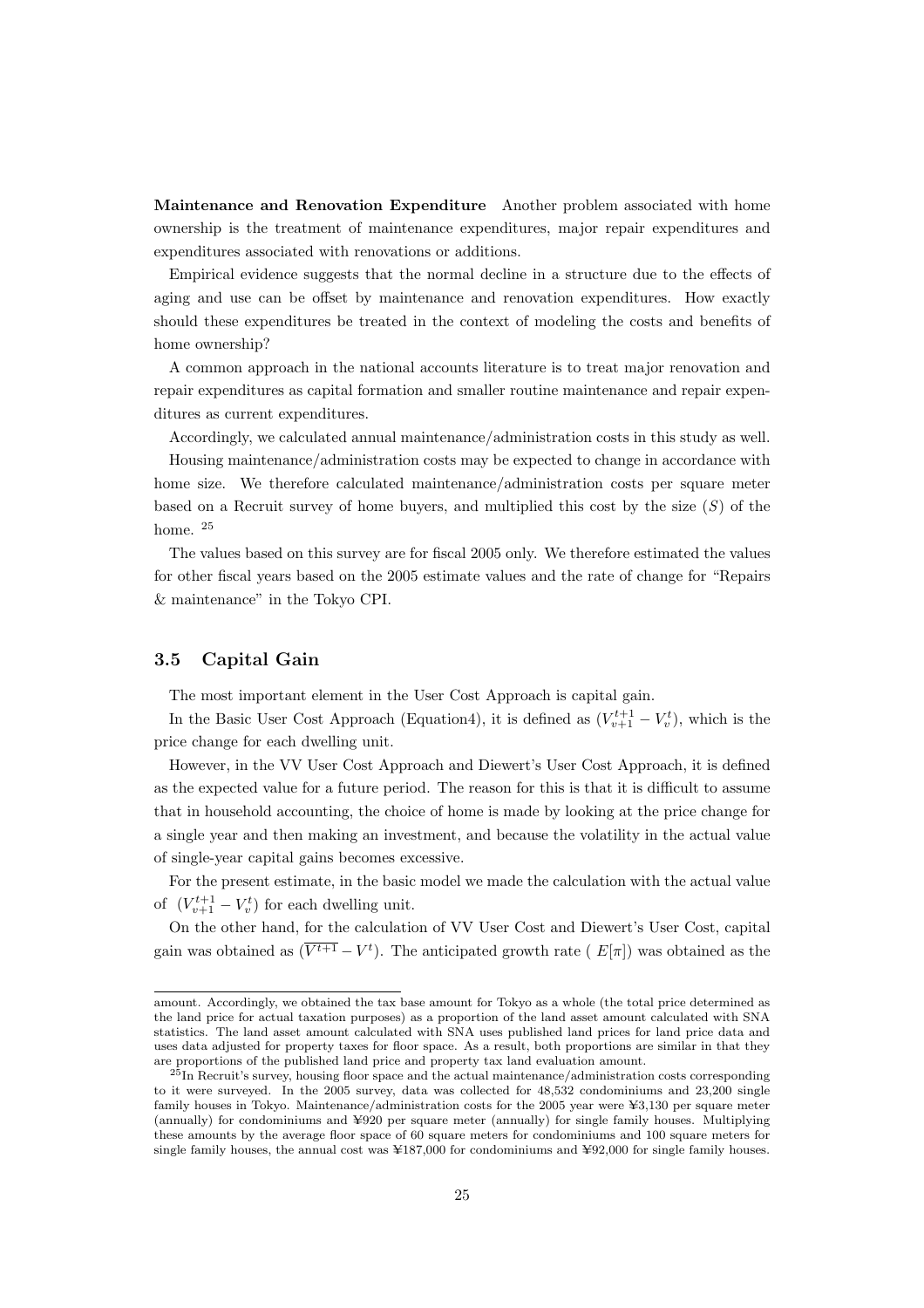

Figure 2: The trend of single family house prices in municipalities

geometric average of the rate of change over the past 5 years by municipality unit (*k*). <sup>26</sup>

We estimated the price for a future period by multiplying the anticipated growth rate obtained in the above manner by the asset price for each property unit, and obtained the capital gain with

$$
(\overline{V^{t+1}}-V^t)
$$

Figure2 and Figure3 look at the maximum and minimum values and median value for the anticipated growth rate in municipalities (*k*). If we compare the average value of the change rate for the actual value $(V_{v+1}^{t+1}/V_v^t)$  (Figure1), the volatility is considerably reduced here.

When looking at the actual value, both single family house prices and condominium prices rose by a maximum of  $80\%$  for one year during the bubble period, but when converted into anticipated growth rate, the increase is reduced to around 20%. However, even for the anticipated growth rate, during the time of dramatic price increases in the bubble period, there are municipalities demonstrating a median value of 15% and maximum value of 20% for both single family house prices and condominium prices.

The anticipated growth rate by municipality dropped rapidly due to the bubble's collapse and became negative. It then turned upward again during the so-called mini-bubble of the mid-2000s.

 $^{26}\mathrm{The}$ city of Tokyo was divided into a total of 53 areas: 23 special wards and 30 municipalities. It has become evident that moving to a new location outside of one's administrative district happens very rarely. As well, it is known that housing price changes vary considerably by region. As a result, we deemed it appropriate to calculate anticipated growth rate by administrative district.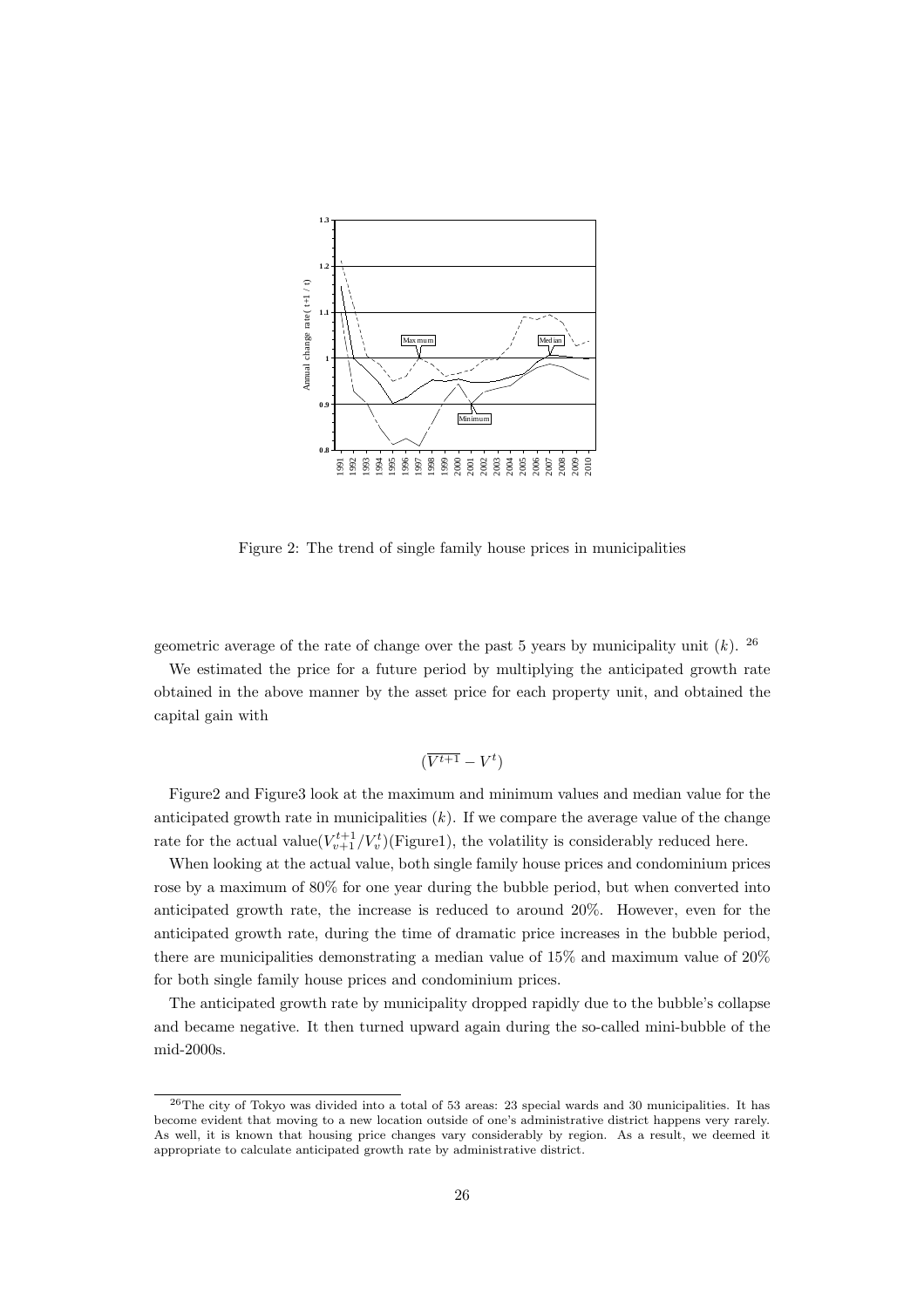

Figure 3: The trend of condominium prices in municipalities

#### **3.6 Comparison of Estimated User Costs**

Using the various parameters established as shown above, we obtained the Basic User Cost based on Equation 4, the VV User Cost based on Equation 5, and Diewert's User Cost based on Equation 7. As well, we calculated Diewert's OOH Index taking the maximum value of the results obtained with Diewert's User Cost and Equivalent Rent.

Diewert's OOH Index takes the maximum value when Diewert's User Cost and Equivalent Rent are compared. Figure4 looks at the changes over time in the ratio of Diewert's User Cost *>* Equivalent Rent for both single family house and condominium prices.

User Cost increases while the anticipated growth rate is decreasing. As a result, in 1992 and 1994 through 1995, periods when the anticipated growth rate dropped considerably, User Cost significantly surpassed Equivalent Rent. On the other hand, in the 2000s, when the rate of decrease in housing prices shrunk and then prices began to turn upward, User Cost decreased. As a result, one can see that the Diewert's User Cost *>* Equivalent Rent ratio dropped rapidly, and the proportion of Diewert's OOH Index composed by Equivalent Rent grew larger.

The various User Cost estimate results are outlined in Table7, while Figure5 looks at changes in them.In 1991, VV User Cost and Diewert's User Cost were negative. This was due to the residual effect of the dramatic increase in housing prices in the bubble period. On the other hand, since prices turned downward during the one-year period from 1990 to 1991, the Basic User Cost value was extremely high. It was six times higher than Equivalent Rent.

As well, in the mid-2000s, when housing prices turned upward, Basic User Cost had a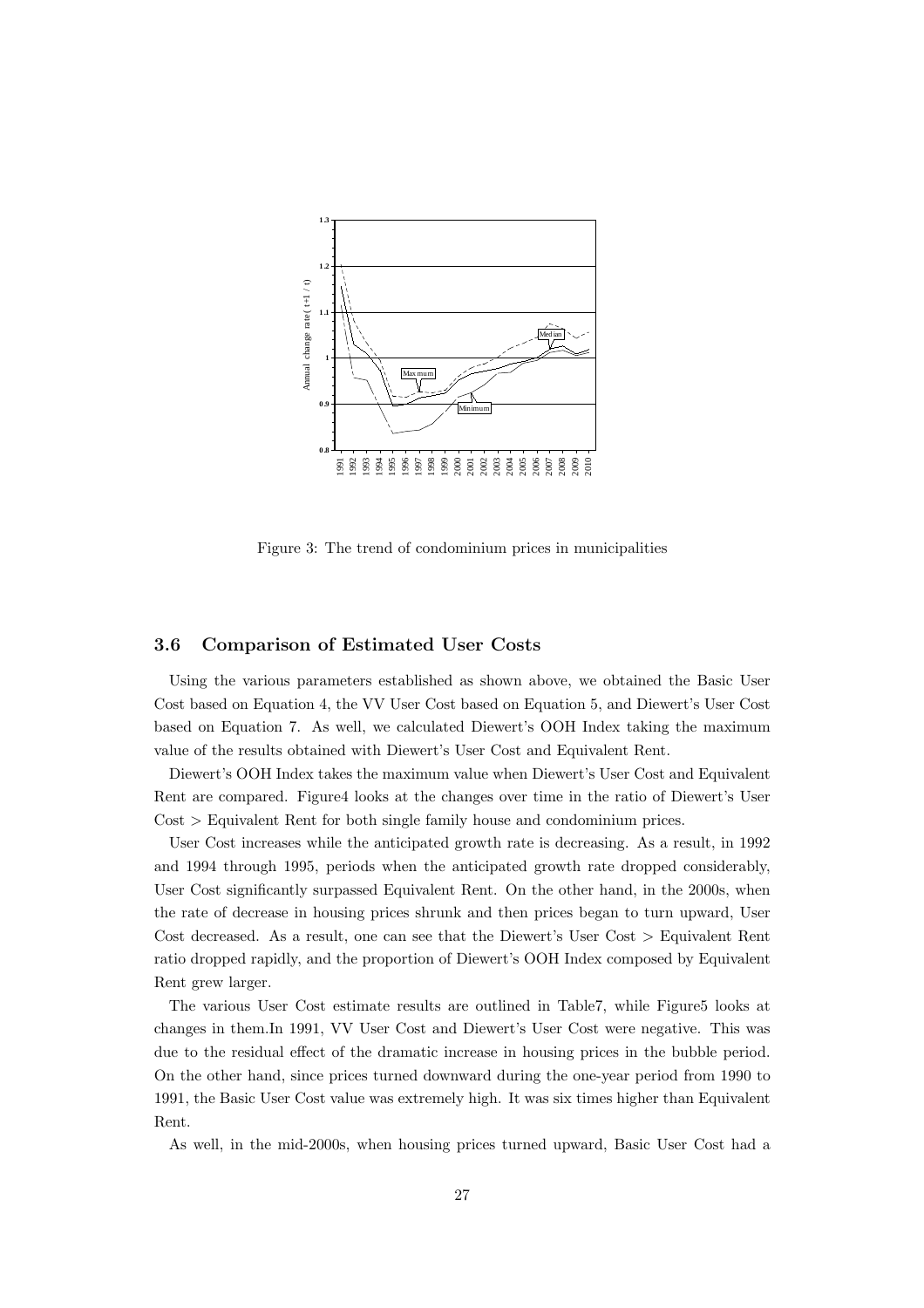

Figure 4: Ratio: Diewert User Cost *>*Equivalent Rent: (%)

negative value. And for VV User Cost as well, which uses the expected increase rate for housing prices, the value became negative in 2007, at the time of the so-called mini-bubble (Diewert's User Cost was positive).

In order to resolve this kind of problem, employing the maximum value of Equivalent Rent and User Cost in each year for each type of dwelling measurement unit with Diewert's OOH Index has been proposed. For example, in 1991, when User Cost was negative for all dwelling units, since Equivalent Rent was higher for all dwelling units, Diewert's OOH Index is the same as Equivalent Rent. From 1992 through 1995, since capital gain is negative, the weight of User Cost becomes greater. And in 1996, when User Cost exceeded Equivalent Rent for all dwelling units, Diewert's OOH Index is the same as User Cost.

The discrepancy between Diewert's OOH Index and Equivalent Rent becomes greater when the Diewert's User Cost > Equivalent Rent ratio increases. It was greatest in 1995, when a 3.6-fold discrepancy occurred. One can see that it subsequently grew smaller, contracting toward the same level as Equivalent Rent.

# **4 Concluding Remarks**

Having an extremely large weight in national accounting and consumer price statistics, imputed rent for owner-occupied housing plays an important role. It has been pointed out that it is one of the most difficult estimation subjects and various estimation methods have been proposed, but there is still no standardized international approach.

Looking at the case of Tokyo, this study collected as much micro-data as possible and estimated the imputed rent of owner-occupied housing using multiple estimation methods,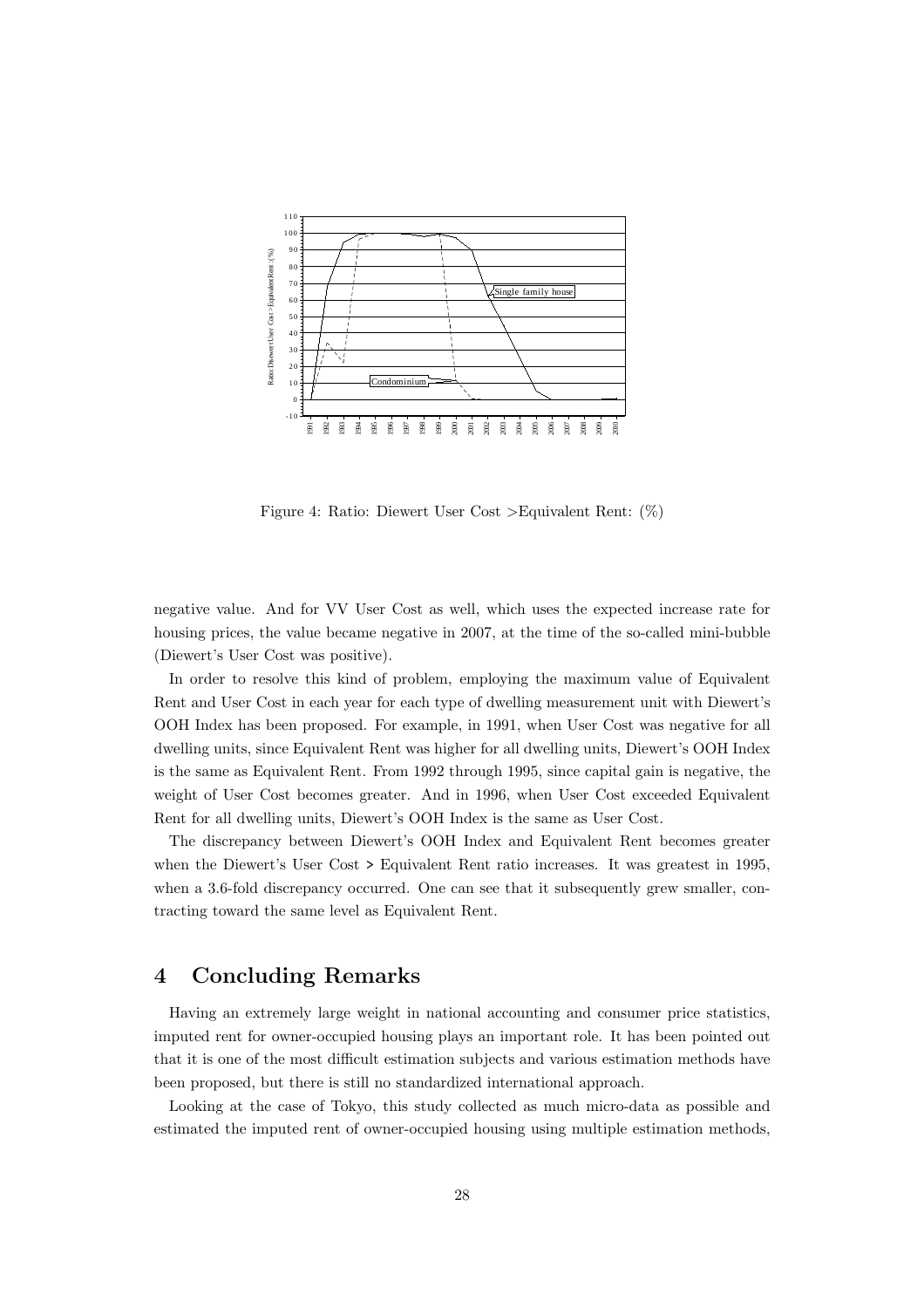| Year | a) Equivalent<br>Rent* | b) Basic User<br>$Cost*$ | c) VV User<br>$Cost*$ | d) Diewert User<br>$Cost*$ | e) Diewert Index* | $d(-b)*$     | $d) - c$ <sup>*</sup> | $e) - a$ <sup>*</sup> |
|------|------------------------|--------------------------|-----------------------|----------------------------|-------------------|--------------|-----------------------|-----------------------|
| 1991 | 5,381.91               | 34,917.15                | $-17,249.25$          | $-16,969.24$               | 5,381.91          | $-51,886.39$ | 280.01                | 0.00                  |
| 1992 | 5.283.60               | 29.172.85                | 9,414.64              | 9.141.06                   | 10.419.92         | $-20.031.78$ | $-273.58$             | 5,136.32              |
| 1993 | 5.021.95               | 22,840.21                | 11.742.15             | 11.524.01                  | 11.589.21         | $-11,316,20$ | $-218.14$             | 6.567.26              |
| 1994 | 4,933.06               | 18,828.92                | 14,916.87             | 14,639.22                  | 14,639.23         | $-4,189.69$  | $-277.64$             | 9,706.16              |
| 1995 | 5,268.97               | 11,404.91                | 18,786.03             | 18,624.62                  | 18,886.70         | 7,219.71     | $-161.42$             | 13,617.73             |
| 1996 | 5,256.77               | 8.446.97                 | 16.425.49             | 16,498.50                  | 16,498.50         | 8,051.53     | 73.01                 | 11,241.73             |
| 1997 | 5.219.79               | 8,231.11                 | 12,849.09             | 13,223.56                  | 13,223.57         | 4,992.45     | 374.47                | 8,003.78              |
| 1998 | 5.155.46               | 10.184.68                | 9.831.25              | 10,367.09                  | 10.368.52         | 182.41       | 535.84                | 5,213.06              |
| 1999 | 5,157.14               | 5,429.53                 | 8,858.19              | 9,112.25                   | 9,127.37          | 3,682.72     | 254.06                | 3,970.22              |
| 2000 | 5,864.61               | 9,214.74                 | 7,984.24              | 8,189.68                   | 8,494.76          | $-1,025.07$  | 205.43                | 2,630.15              |
| 2001 | 5,831.36               | 3,620.13                 | 7,063.19              | 7,673.58                   | 7,729.83          | 4,053.45     | 610.39                | 1,898.46              |
| 2002 | 5.925.69               | 1.923.76                 | 6.600.24              | 7.223.75                   | 7.427.48          | 5.299.99     | 623.51                | 1,501.79              |
| 2003 | 5,818.97               | 4,383.36                 | 5,395.85              | 6,012.84                   | 6,714.04          | 1,629.48     | 617.00                | 895.07                |
| 2004 | 5,782.20               | 1,577.33                 | 4,767.56              | 5,376.14                   | 6,331.98          | 3,798.81     | 608.58                | 549.78                |
| 2005 | 6.001.29               | $-3,359.14$              | 4,168.27              | 5,011.60                   | 6,446.76          | 8.370.73     | 843.33                | 445.47                |
| 2006 | 6,062.71               | $-6,546.35$              | 2,303.28              | 3,323.47                   | 6,082.47          | 9,869.83     | 1,020.20              | 19.76                 |
| 2007 | 6.113.83               | 6.050.27                 | $-111.39$             | 1.053.99                   | 6,114.15          | $-4.996.28$  | 1.165.38              | 0.32                  |
| 2008 | 5,951.92               | 13,441.22                | 129.20                | 1,376.28                   | 5,952.16          | $-12,064.94$ | 1,247.07              | 0.24                  |
| 2009 | 5,815.37               | $-1,388.15$              | 1,594.28              | 2,877.89                   | 5,817.18          | 4,266.04     | 1,283.61              | 1.80                  |

Table 7: Estimation results of User Costs

\*One billion yen



Figure 5: Diewert's OOH Index and User Cost Indexes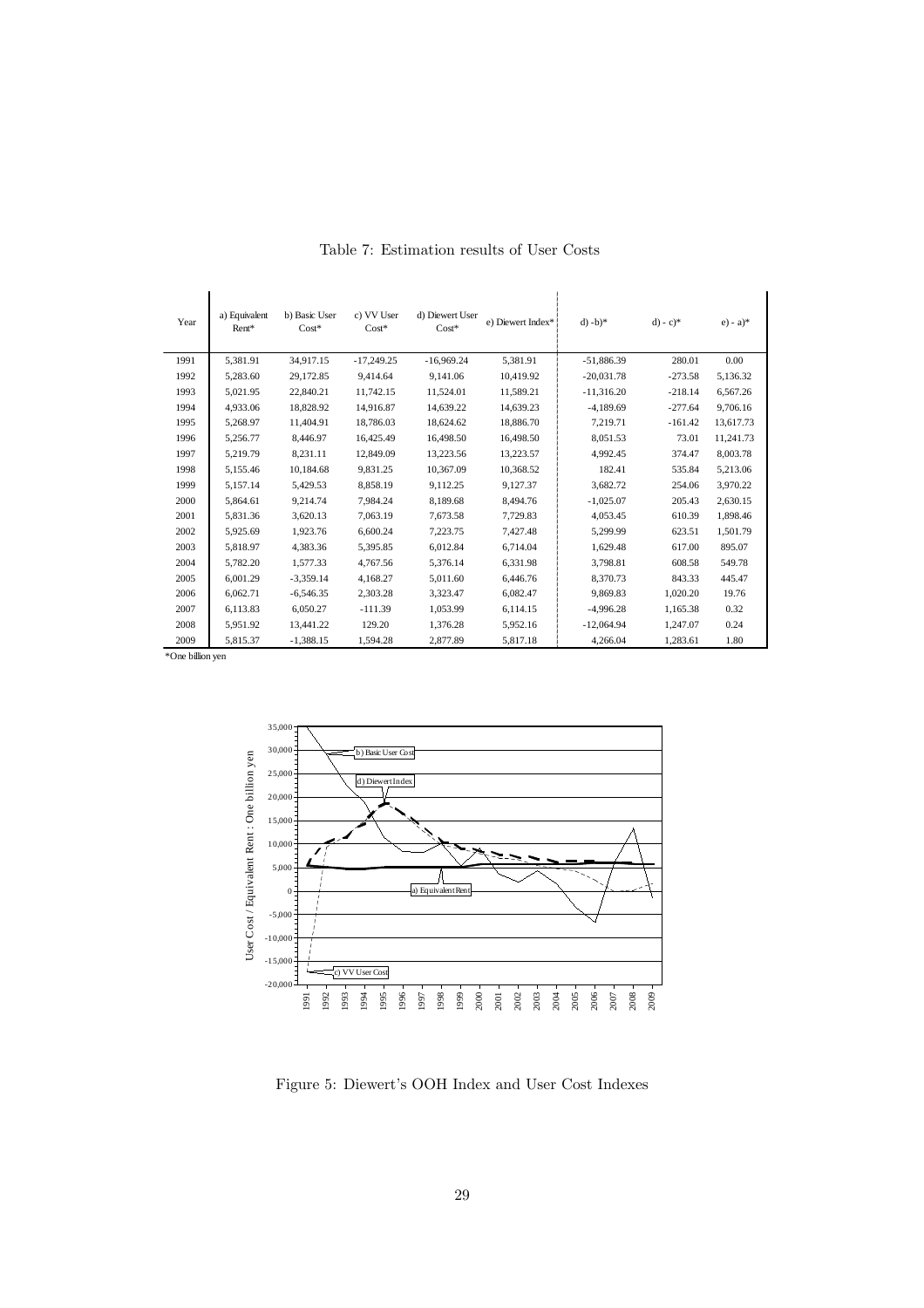with the aim of quantitatively clarifying the extent of the discrepancies that arise due to differences in estimation method.

We started with estimation based on the Equivalent Rent Approach employed in Japan. In this study, for the Equivalent Rent estimation, we calculated a hedonic function using market rent data and obtained the quality-adjusted market rent for each type of dwelling unit.

Looking at the results obtained, at the bubble's peak in 1990, there was an 11-fold discrepancy between the imputed rent of owner-occupied housing calculated in prefectural accounting and the imputed rent estimated here. The divergence between the two then became smaller over the years, shrinking to a 1.6-fold difference in 2009. With regard to the causes of this discrepancy, we have assumed the following.

First, there is the gap in quality between owner-occupied housing and rental housing. In the rent estimated in prefectural accounting, quality adjustment is not performed. But a significant quality gap – such as differences in size – exists between owner-occupied and rental housing. We believe that discrepancies are caused by this quality gap. However, it is not possible to explain the 11-fold difference in scale during the bubble period with the quality gap only. It is assumed that the most significant factor giving rise to the discrepancy between the two sets of results was that during the bubble period and the subsequent collapse, when the housing market fluctuated considerably, it was not possible to sufficiently link the "paid rent" surveyed for the CPI to the market rent, so a significant discrepancy arose between them. The size of this difference was estimated by Shimizu, Nishimura, and Watanabe (2010). However, even though this kind of problem is present, it is not enough to explain the 11-fold difference.

As well, the imputed rent estimated with SNA increased at least 8 times from 1990 to 2009. While the discrepancy between the two shrank over time, during this period rents were on a downward trend and the increase in owner-occupied housing stocks was stable at around 40%. This kind of change is impossible to explain, and one has to think that there is a major problem with the estimation method.

Next, we estimated imputed rent based on the User Cost Approach. Even though market rent was used in the Equivalent Rent estimation, it was easy to predict that it would be difficult to sensitively capture fluctuations during the period when housing prices changed dramatically. While estimation with the User Cost Approach has been proposed in this kind of situation, problems have been pointed out with the conventional Basic User Cost Approach: the User Cost becomes negative when there are major increases in housing prices, and it rises significantly during large-scale downward phases such as immediately after the bubble's collapse. In other words, the volatility exceeds what is expected by market players.

Accordingly, we estimated the VV User Cost proposed by Ptacek and Verbrugge (2005) and Diewert's User Cost and Diewert's OOH Index proposed by Diewert and Nakamura  $(2009),(2011).$ 

Looking at the estimate results, a significant gap arises between the Basic User Cost and the VV User Cost and Diewert's User Cost at the start of the bubble collapse period in 1991.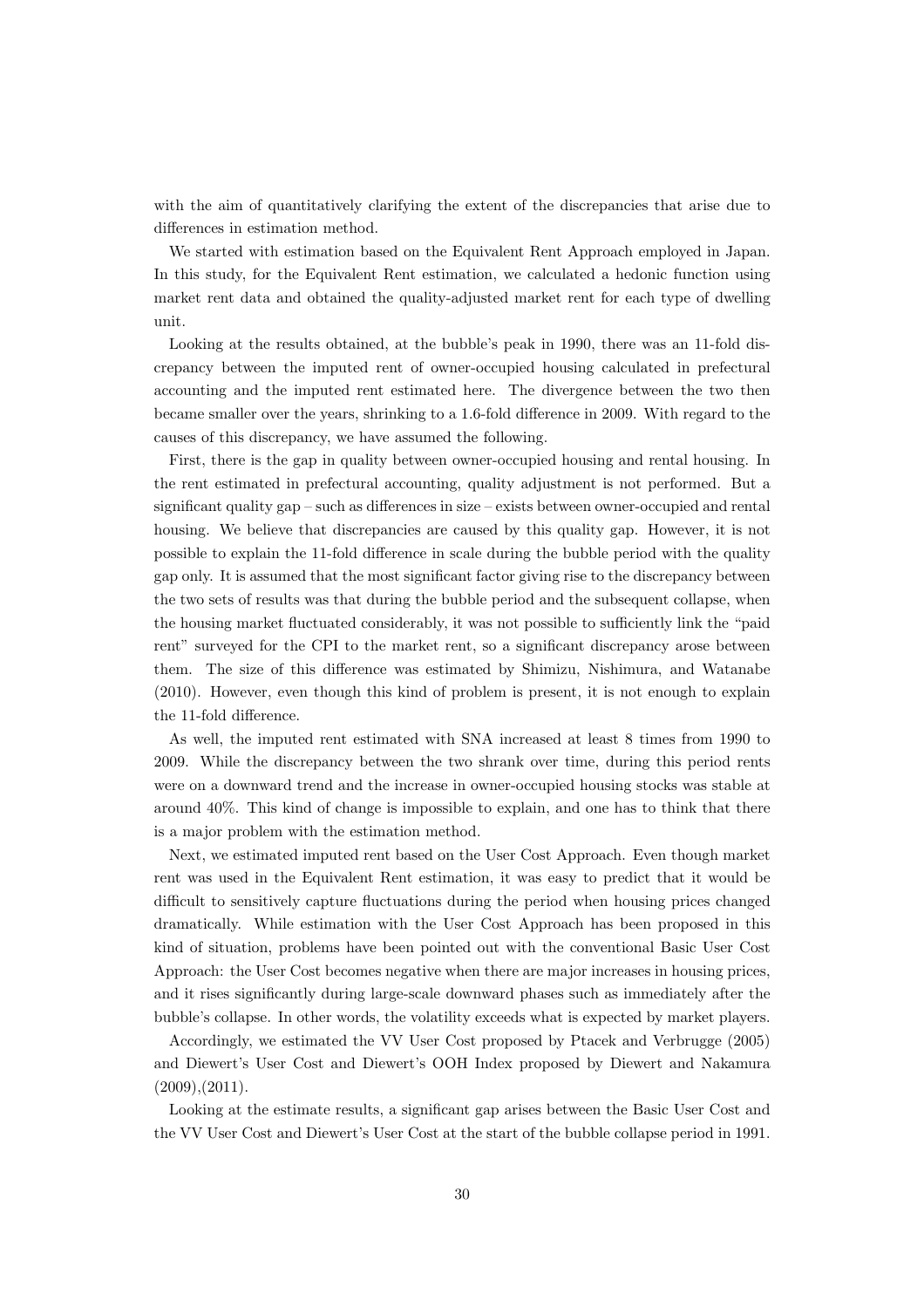The bubble collapsed in 1990, and as prices dropped through 1991, the rise in the Basic User Cost was 6 times greater than that for Equivalent Rent. Meanwhile, with the VV User Cost and Diewert's User Cost, which calculated capital gain using the anticipated growth rate for housing prices by municipality over the previous 5 years, the User Cost became negative.

Even if the capital gain calculation is converted into the anticipated growth rate for the previous 5 years in order to assimilate the dramatic single-year price change, the User Cost becomes negative.

The reason for this is that the dramatic increase in housing prices during the bubble period has a residual effect on the anticipated growth rate. What's more, the Basic User Cost has a negative value during the market recovery period in the 2000s as well, and the VV User Cost also becomes negative in 2007 during the so-called mini-bubble.

This shows that even when capital gain is calculated as the anticipated growth rate, the User Cost becomes negative during large-scale price fluctuations such as the real estate bubble that occurred in 1980s' Tokyo or amid significant changes in market prices such as the "mini-bubble."

In order to resolve this kind of problem, employing the maximum value of Equivalent Rent and User Cost for each dwelling measurement unit with Diewert's OOH Index has been proposed. Looking at the difference between Diewert's OOH Index estimated in this manner and Equivalent Rent reveals that a 3.5-fold discrepancy occurred in 1995 and that there was on average an around 1.7-fold discrepancy from 1990 through 2009.

These findings show that even if Equivalent Rent approach is improved, quality adjustment is performed, and market rent is used, significant discrepancies remain between the estimation methods.

# **References**

- [1] Diewert, W.E. (1974), Intertemporal Consumer Theory and the Demand for Durables, *Econometrica* 42, 497-516.
- [2] Diewert, W.E. and A. O. Nakamura (2009), Accounting for Housing in a CPI, chapter 2, pp. 7-32 in W.E. Diewert, B.M. Balk, D. Fixler, K.J. Fox and A.O. Nakamura (2009),*PRICE AND PRODUCTIVITY MEASUREMENT*: Volume 1 – Housing. Trafford Press.
- [3] Diewert, W.E. and A. O. Nakamura (2011), The Housing Bubble and a New Approach to Accounting for Housing in a CPI, (mimeo).
- [4] Katz, A.J. (2009), Estimating Dwelling Services in the Candidate Countries: Theoretical and Practical Considerations in Developing Methodologies Based on a User Cost of Capital Measure, chapter 3, pp. 33-50 in Diewert, W.E., B.M. Balk, D. Fixler, K.J. Fox and A.O. Nakamura (2009), *PRICE AND PRODUCTIVITY MEASUREMENT*: